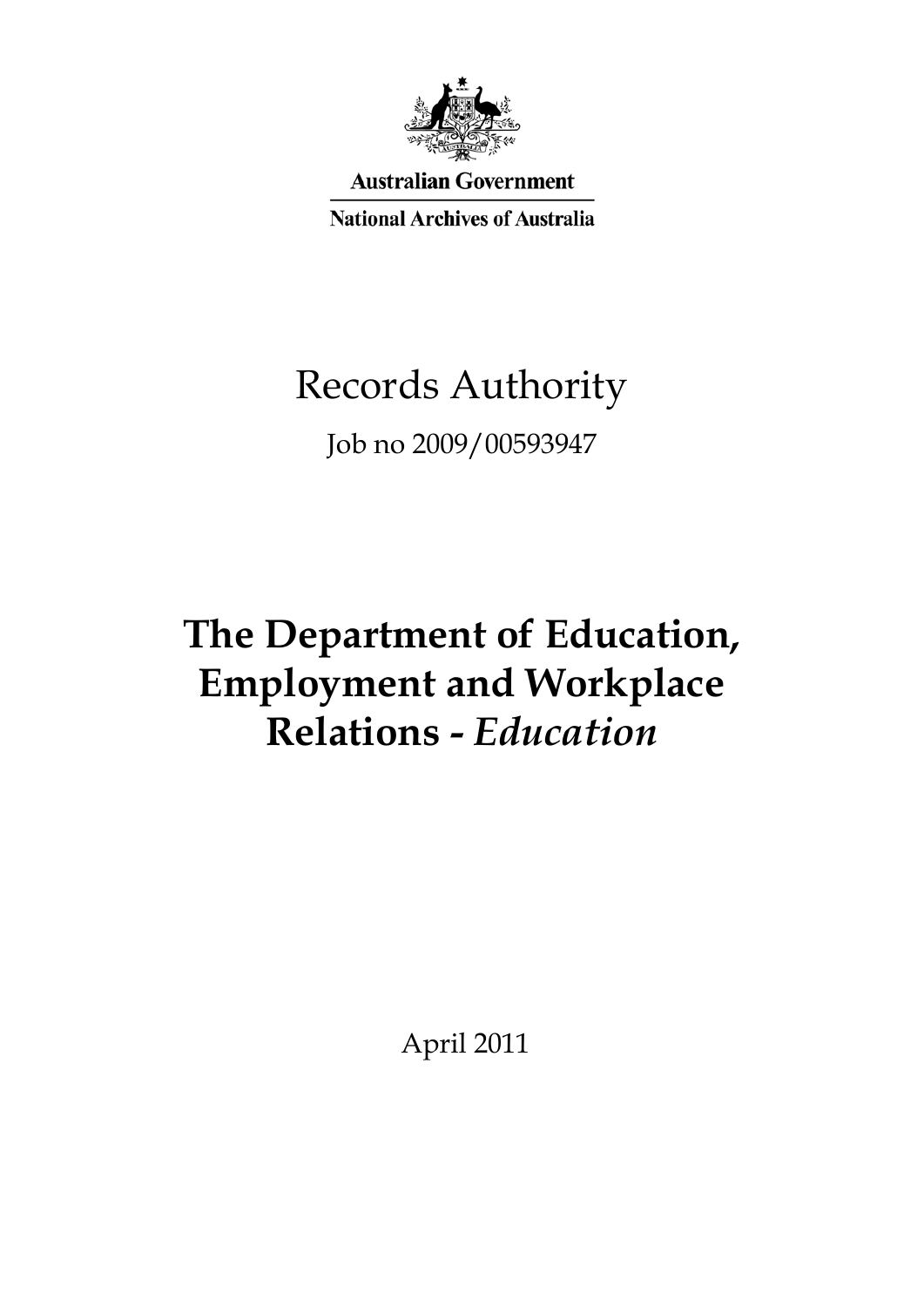### **CONTENTS**

| <b>INTRODUCTION</b>                          | 3  |
|----------------------------------------------|----|
|                                              |    |
| <b>APPLICATION OF THIS AUTHORITY</b>         | 3  |
| <b>CONTACT INFORMATION</b>                   | 4  |
| <b>AUTHORISATION</b>                         | 5  |
| <b>CLASSES</b>                               | 6  |
| <b>HIGHER EDUCATION</b>                      | 6  |
| <b>INTERNATIONAL EDUCATION</b>               | 11 |
| <b>QUALIFICATIONS AND SKILLS RECOGNITION</b> | 16 |
| <b>SCHOOL EDUCATION</b>                      | 19 |
| <b>VOCATIONAL EDUCATION AND TRAINING</b>     | 24 |

© Commonwealth of Australia 2011

This work is copyright. Apart from any use as permitted under the *Copyright Act 1968,* no part may be reproduced by any process without prior written permission from the National Archives of Australia. Requests and inquiries concerning reproduction and rights should be directed to the Publications Manager, National Archives of Australia, PO Box 7425, Canberra Mail Centre ACT 2610, Australia.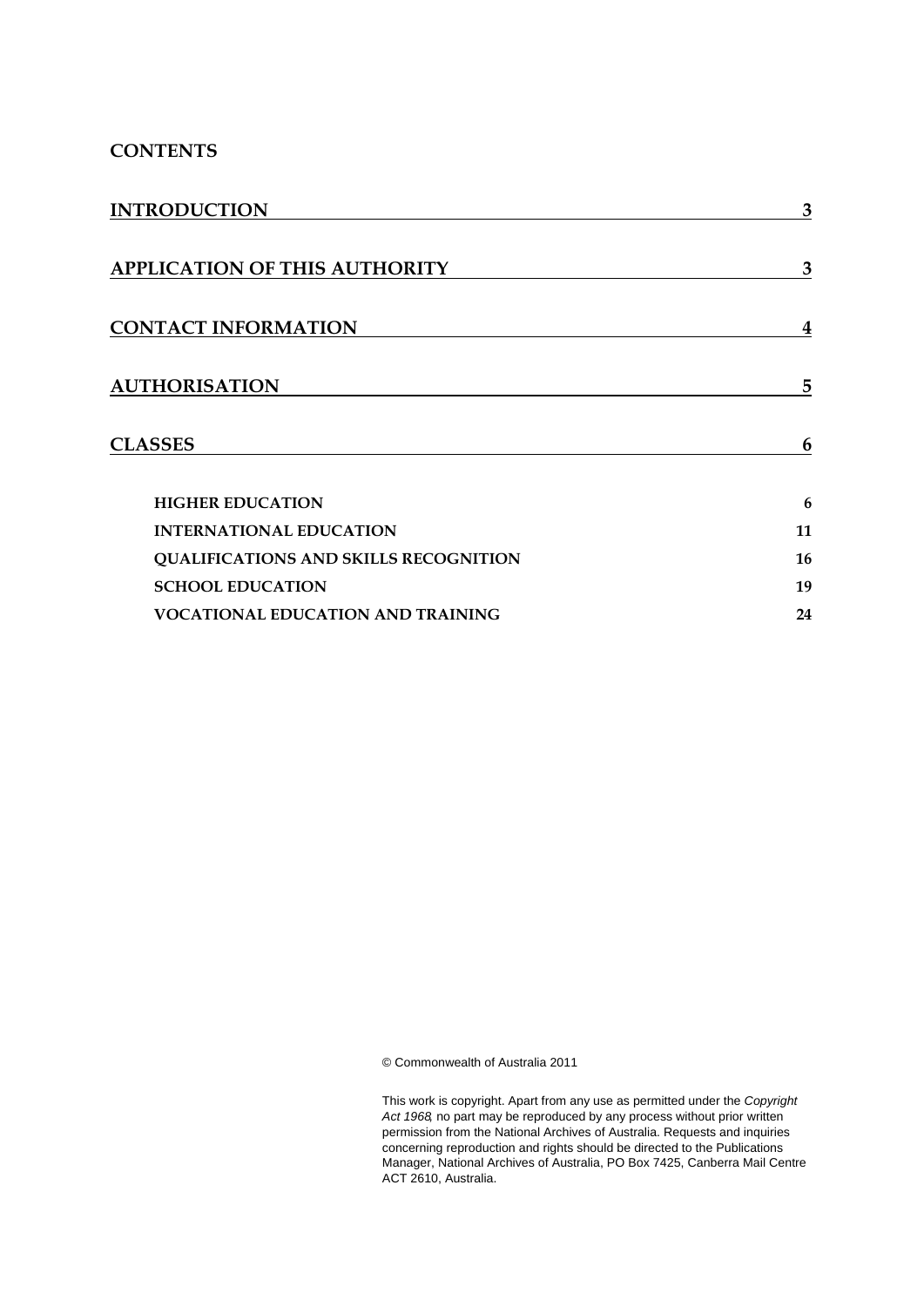### **INTRODUCTION**

The Department of Education, Employment and Workplace Relations and the National Archives of Australia have developed this Records Authority to set out the requirements for keeping or destroying records for the core business areas of Higher Education, International Education, Qualifications and Skills Recognition, School Education, and Vocational Education and Training. It represents a significant commitment on behalf of the Department of Education, Employment and Workplace Relations to understand, create and manage the records of its activities.

the National Archives of Australia. This Authority is based on the identification and analysis of the business of the Department of Education, Employment and Workplace Relations. It takes into account the agency's legal and organisational records management requirements, and the interests of stakeholders, the agency and

The Authority sets out those records that need to be retained as national archives and specifies the minimum length of time that temporary records need to be kept. This Authority gives the Department of Education, Employment and Workplace Relations permission under the *Archives Act 1983*, for the destruction of the temporary records described after the minimum retention period has expired. Retention periods for these temporary records are based on: an assessment of business needs; broader organisational accountability requirements; and community expectations, and are approved by the National Archives of Australia on the basis of information provided by the agency.

As changes in circumstances may affect future records management requirements, the periodic review of this Authority is recommended. All amendments must be approved by the National Archives.

### **APPLICATION OF THIS AUTHORITY**

1. This Authority replaces Records Authorities RA 1063, and RA 1067. All record classes in RDA 1175 have been replaced by either this authority or RA 2003/330307 and RA 2004/666919. The superseded records authorities can no longer be used by the Department of Education, Employment and Workplace Relations to sentence records after the date of issue of this Authority.

2. This Authority should be used in conjunction with general records authorities such as:

- the Administrative Functions Disposal Authority (AFDA) and/or AFDA Express issued by the National Archives to cover business processes and records common to Australian Government agencies;
- encrypted records; and
- source records that have been copied.

 permission to destroy certain records without formal authorisation. This usually occurs where 3. The Normal Administrative Practice (NAP) provision of the Archives Act gives agencies records are duplicated, facilitative or for short-term use only. NAP does not replace arrangements agreed to in this Authority but can be used as a tool to assist in identifying records for destruction together with an agency's Record Authority or Authorities, and with AFDA and AFDA Express. The National Archives recommends that agencies develop and implement a Normal Administrative Practice policy. Advice and guidance on destroying records as a normal administrative practice and on how to develop an agency NAP policy is available from the National Archives' website at www.naa.gov.au

 4. Where the method of recording information changes (for example from a manual system to an electronic system, or when information is migrated from one system to a new system) this authority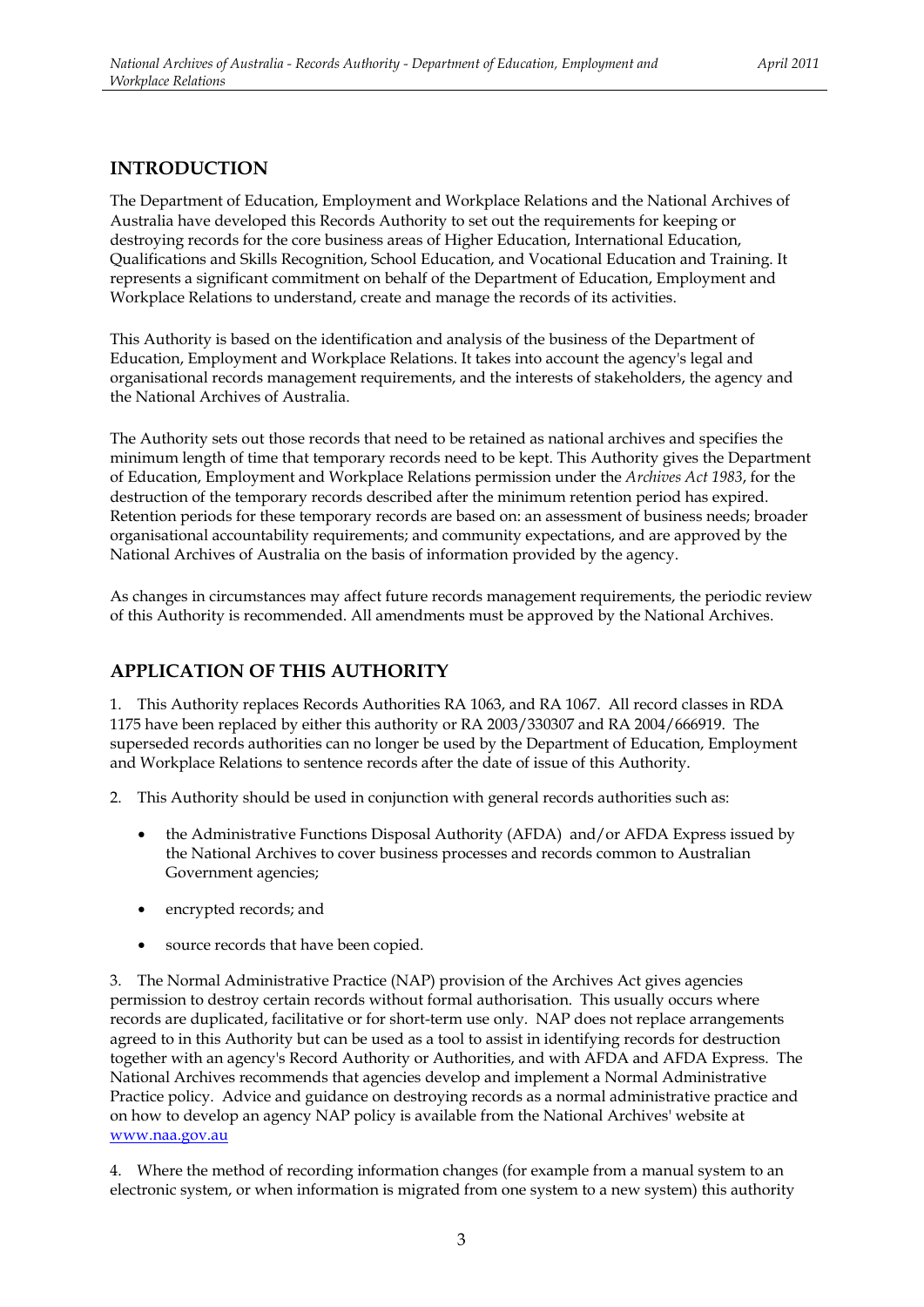Employment and Workplace Relations will need to maintain continuing access to the information, can still be applied, providing the records document the same core business. The information must be accessible for the period of time prescribed in this Authority. The Department of Education, including digital information, for the periods prescribed in this records authority or until the information is transferred into the custody of the National Archives.

5. In general, retention requirements indicate a minimum period for retention. The Department of Education, Employment and Workplace Relations may extend minimum retention periods if it considers that there is an administrative need to do so, without further reference to the National Archives. Where the Department of Education, Employment and Workplace Relations believes that its accountability will be substantially compromised because a retention period or periods are not adequate, it should contact the National Archives for review of the retention period.

 6. From time to time the National Archives will place a freeze on some groups of records relating to a particular topic or event which has gained prominence or provokes controversy. While the freeze is in place no records relating to the topic or event may be destroyed. Further information about disposal freezes and whether they affect the application of this Authority is available from the National Archives website at www.naa.gov.au

 7. Records which relate to any current or pending legal action, or are subject to a request for access under the *Archives Act 1983* or any other relevant Act must not be destroyed until the action has been completed.

 8. Records in the care of agencies should be appropriately stored, managed and preserved. Agencies need to meet this obligation to ensure that the records remain authentic and accessible over time. Under Section 31 of the *Archives Act 1983*, access arrangements are required for records that become available for public access including those records that remain in agency custody.

 9. Appropriate arrangements should be made with the National Archives when records are to be transferred into custody. The National Archives accepts for transfer only those records designated as national archives.

10. Advice on how to use this Authority is available from the Department of Education, Employment and Workplace Relations records manager. If there are problems with the application of the Authority that cannot be resolved, please contact the National Archives.

### **CONTACT INFORMATION**

For assistance with this authority or for advice on other records management matters, please contact National Archives' Agency Service Centre.

| Oueen Victoria Terrace        | Tel: (02) 6212 3610             |
|-------------------------------|---------------------------------|
| Parkes ACT 2600               | Fax: (02) 6212 3989             |
| PO Box 7425                   | Email: recordkeeping@naa.gov.au |
| Canberra Mail Centre ACT 2610 | Website: www.naa.gov.au         |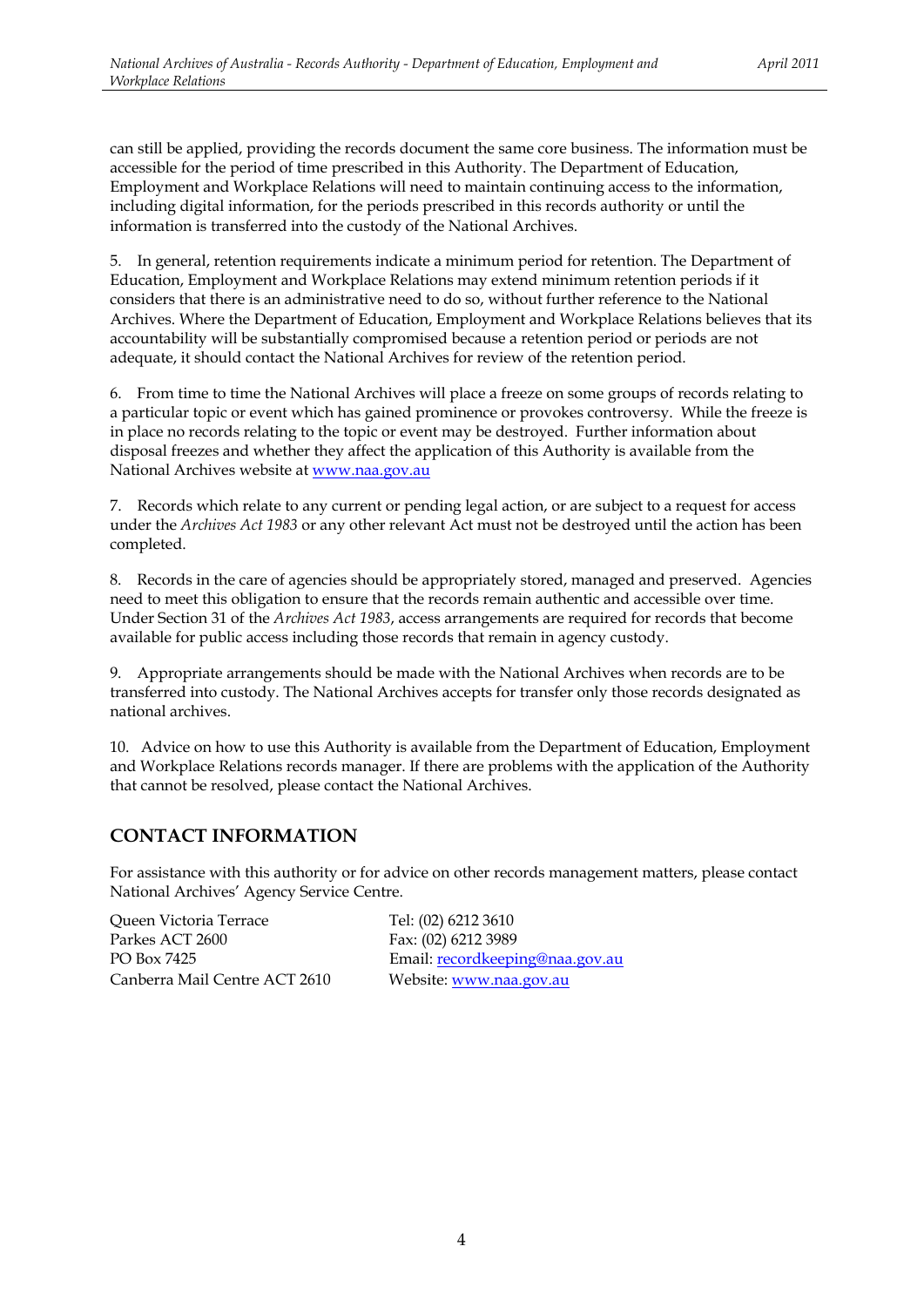## **AUTHORISATION**

#### RECORDS AUTHORITY 2010/00593947

The Secretary Person to whom notice of Department of Education, Employment and authorisation is given: Workplace Relations **GPO Box 9880** Canberra ACT 2601

| Purpose:     | Authorises arrangements for the disposal of records in accordance<br>with Section 24(2)(b) of the Archives Act 1983 |
|--------------|---------------------------------------------------------------------------------------------------------------------|
| Application: | All core business records relating to:<br>Higher Education;                                                         |
|              | International Education;<br>Qualifications and Skills Recognition;<br>School Education; and                         |
|              | Vocational Education and Training                                                                                   |

This authorisation gives permission for the destruction, retention or transfer to the National Archives of Australia of the records described. The authority will apply only if these actions take place with the consent of the agency responsible for the functions documented in the records.

**Authorising Officer** 

Margaret Chalker Assistant Director-General Government Information Management Branch National Archives of Australia

Date of issue:

 $6/4/11$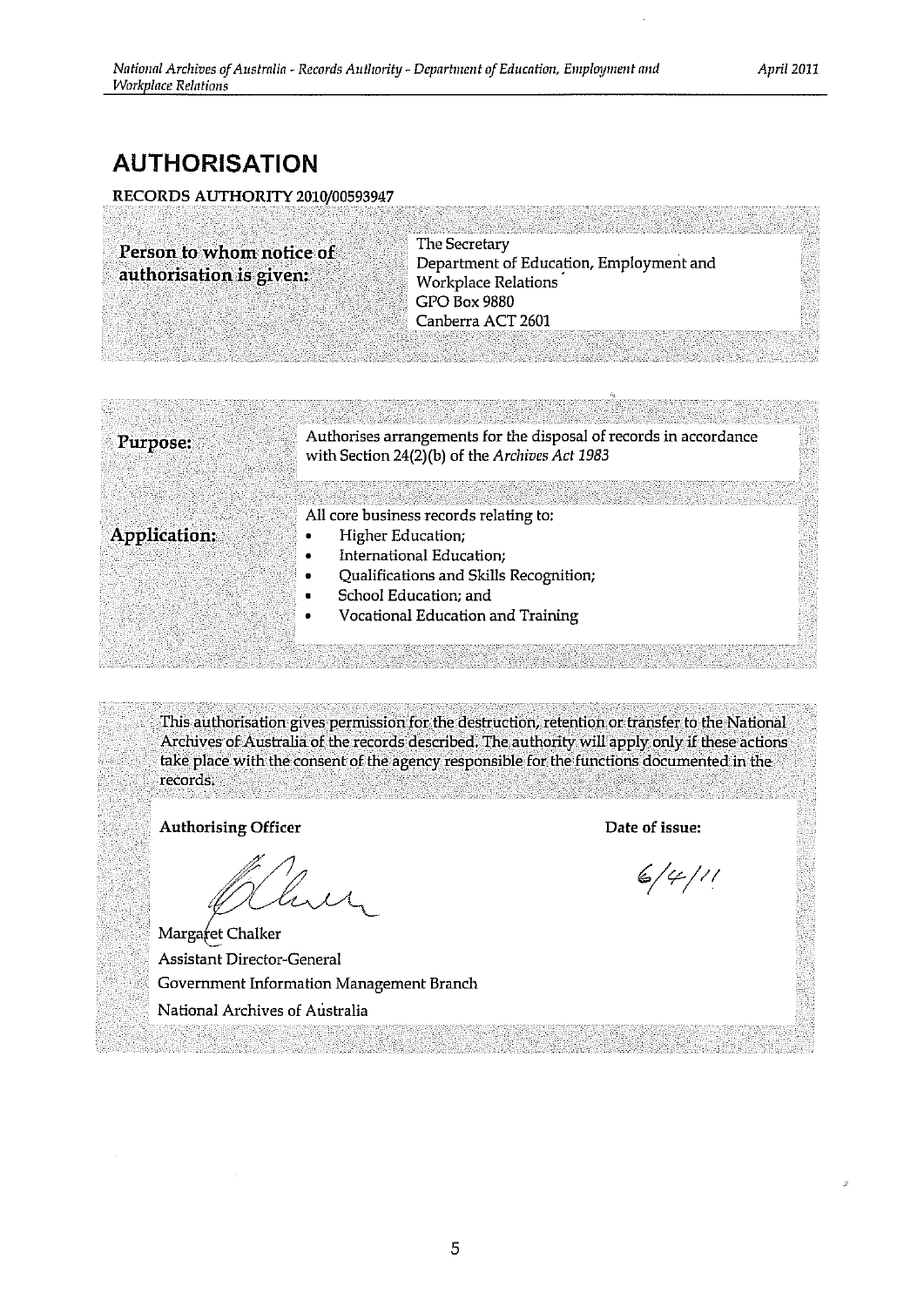<span id="page-5-0"></span>The function of supporting Australia's higher education systems. Higher education is post-secondary education offered by a university or other recognised higher education institution where students obtain formal qualifications ranging from an advanced diploma through to a doctoral degree. The tasks associated with higher education include:

- the development of the regulatory framework and qualification standards for higher education
- the planning and outcomes of evaluations, reviews, analyses and assessments of initiatives, programs or aspects of higher education
- the management of enquiries about higher education programs, funding etc
- development of internal and external higher education policies, frameworks, administrative arrangements, reports, procedures and guidelines
- feedback provided to other agencies developing policies, frameworks and procedures
- the design, development, promotion, establishment, implementation, review and management of higher education programs, schemes and projects
- nomination, assessment, determination and presentation of awards, prizes and scholarships
- receipt and provision of advice relating to higher education
- management of conferences, forums etc arranged by the agency and participation in conference, forums etc arranged by other organisations
- management of research and analysis into higher education
- management of financial assistance to higher education stakeholders
- management of appeals to the agency or higher authorities
- delegations of power
- liaison with stakeholders
- negotiation, establishment, maintenance and review of agreements and arrangements
- collection and analysis of statistics and information
- management of internal and external committees and taskforces
- monitoring accountability, quality, fairness and financial viability of higher education providers
- audits of funding programs to ensure compliance with funding arrangements.

*For the procurement or commissioning of service providers, researchers etc and the management of the contracts, use AFDA – PROCUREMENT.* 

*For the promotion of Australia as a provider of higher education for overseas students, use INTERNATIONAL EDUCATION.* 

*For the recognition of overseas qualifications, use QUALIFICATION AND SKILLS RECOGNITION.* 

*For the support of post-secondary school vocational education, use VOCATIONAL EDUCATION AND TRAINING.* 

#### **Class No Description of records Class Action Action Action Action Action Action Action Action Action Action Action**

- 20616 Records that are of national significance to the higher education Retain as national function, such as documenting new or innovative projects, programs or archives schemes, or development of national frameworks, policies or standards, or those that contribute to the understanding of higher education issues, are controversial, subject of extensive debate or arouse widespread interest or scrutiny. Includes:
	- master copies of statistical data compiled by the agency that contribute to knowledge, modelling and forecasting, such as higher education place numbers and equity group student numbers;
	- master lists of awards, prize and scholarship recipients
	- calculations and setting of higher education fees and charges for schemes such as Higher Education Contribution Scheme [HECS], Higher Education Loan Program [HELP], upfront payments etc;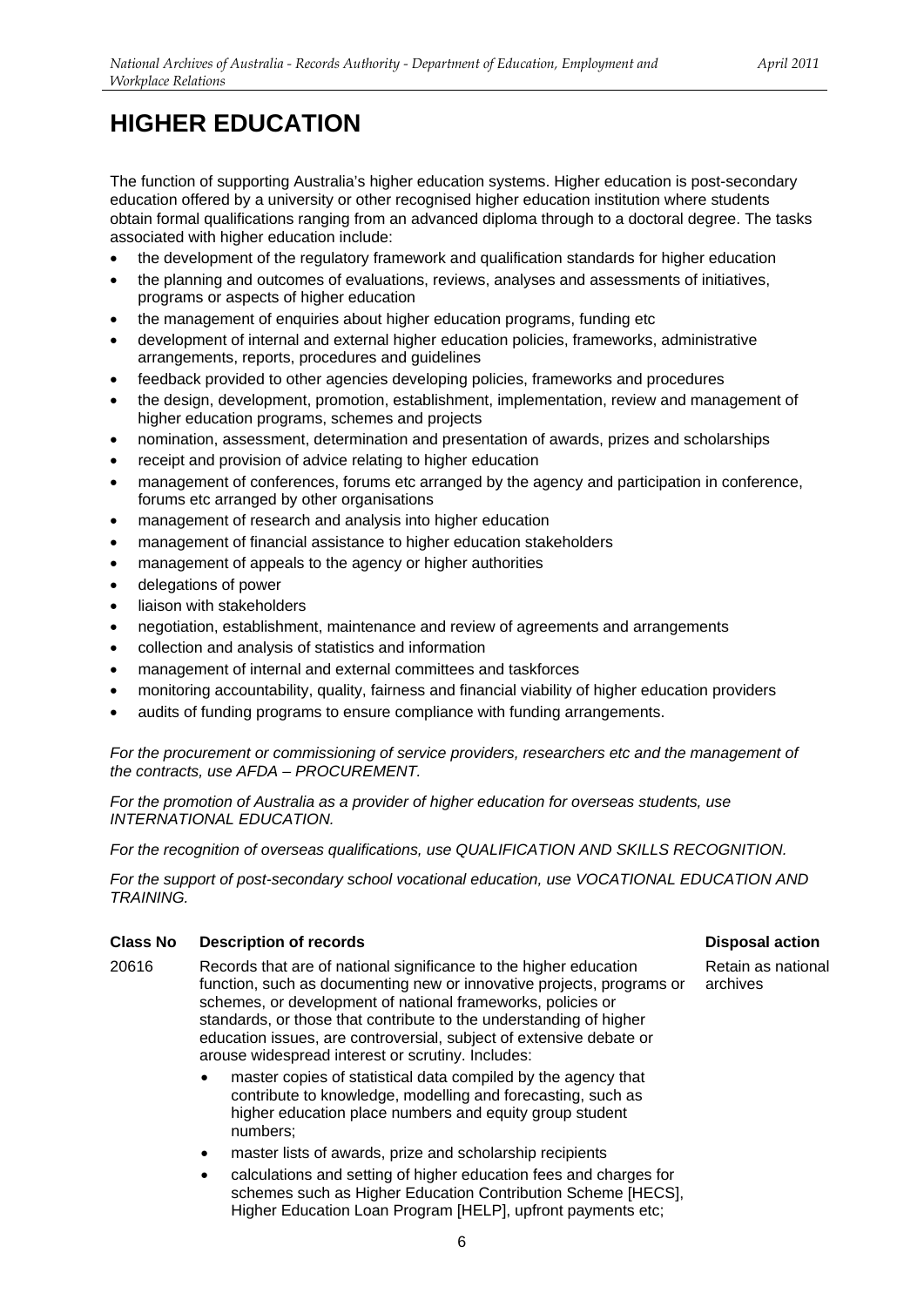#### **Class No Description of records**

20616 (cont)

- high level internal, cross-jurisdictional, international or external committees or task forces where the agency provides the secretariat or is the Commonwealth's main representative (such as Joint Committee on Higher Education, Bologna Process Conference on Higher Education);
- receipt and provision of significant, strategic, controversial or precedent setting advice, such as advice concerning improving indigenous student retention rates, improving equity of access for identified target groups in higher education. Also includes policy advice, program strategy advice or strategic advice on action agendas provided to the Minister or government agencies;
- final reports of research projects that are innovative, controversial or precedent setting or result in major changes to government policy, that are either conducted or commissioned by the agency or undertaken in collaboration with others, such as research that highlights evidence of higher education inequalities;
- development of national frameworks, policies and standards, such as Institution Assessment Framework. Includes public consultation and submissions;
- participants' reports and proceedings of conferences, seminars or symposiums either arranged by the agency or other organisations, that have national or international significance such as where new resolution, principles or relationships with international governments are forged;
- high level, international relationships with stakeholders;
- records documenting the presentation and promotion of awards, prizes and scholarships, such as Australian Postgraduate Awards;

*[For records of internal committees involved in the decision making process, use Class 20622.* 

*For the management of ceremonies to present awards, use AFDA – COMMUNITY RELATIONS – Ceremonies].* 

- design, development, establishment, implementation and review of significant programs and schemes that are innovative, controversial, precedent setting, result in major changes to government policy or result in major improvements to targeted groups, such as Higher Education Equity Program or Review of Australian Higher Education. Includes public consultation and submissions; and
- final reports, assessments and summaries of evaluations, reviews, analyses and assessments of potential or existing initiatives, programs or aspects of higher education that are controversial, precedent setting or result in major changes to government policy. Includes public consultation and submissions.
- Records documenting the negotiation, establishment, maintenance and review of agreements where right of recovery is applicable. 20618

Destroy 20 years after expiry or other termination of agreement

Retain as national archives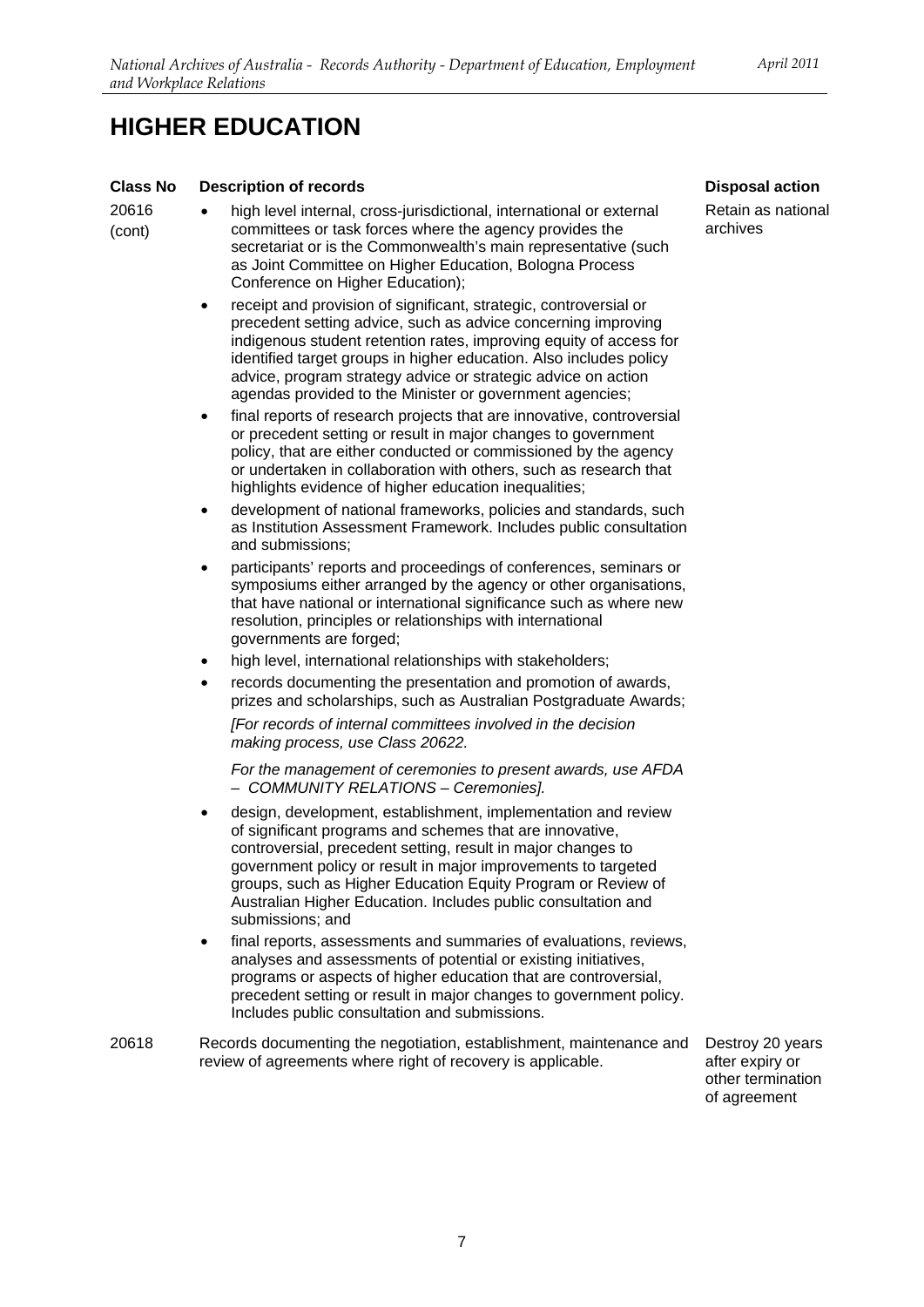#### **Class No Description of records**

20619 Records documenting:

- final versions of programs, proceedings and presentations for conferences and forums organised by the agency; and
- case files for each higher education provider receiving government capital development grants.

#### 20620 Records documenting:

- delegations of power to authorise financial or administrative activities;
- final copies of administrative and partnership arrangements between the agency and other organisations;
- final reports of research and analysis which is not regarded as innovative, controversial or precedent setting, or results in major changes to government policy;
- negotiation, establishment, maintenance and review of agreements where right of recovery is not applicable;
- committees or task forces where the agency does not provide the secretariat or is not the Commonwealth's main representative
- audits, monitoring of accountability and compliance;
- case files of higher education providers that are not recipients of government capital development grants, waivers of higher education debt, program management and decision reviews;
- applications from higher education providers to increase the allocation for Commonwealth supported places, reallocate places or change distribution of funding to clusters;
- design, development, establishment, implementation, monitoring, review and administration of approved programs and schemes that are not new or innovative or do not have a major impact on national higher education policies;
- final reports of evaluations, reviews, analyses and assessments, that do not impact on national higher education policies and are not controversial, subject of extensive debate and do not arouse widespread interest or scrutiny; and
- collection, verification and analysis of data, statistics and information liaison with stakeholders.

*[For significant advice relating to failure to comply, use class 20616.* 

*For high level decision making on applications, use class 20616.* 

*For master copies of statistical data, use class 20616.* 

*For high level, international relationships and liaison with stakeholders, use class 20616.* 

*For high level reports of evaluations, review analyses and assessment, use class 20616.* 

*For high level committees or task forces where the agency provides the secretariat or is the Commonwealth's main representative, use class 20616].* 

#### **Disposal action**

Destroy 15 years after last action or after provider has closed or government grants program ceases

Destroy 10 years after last action, after delegation superseded or after termination of agreements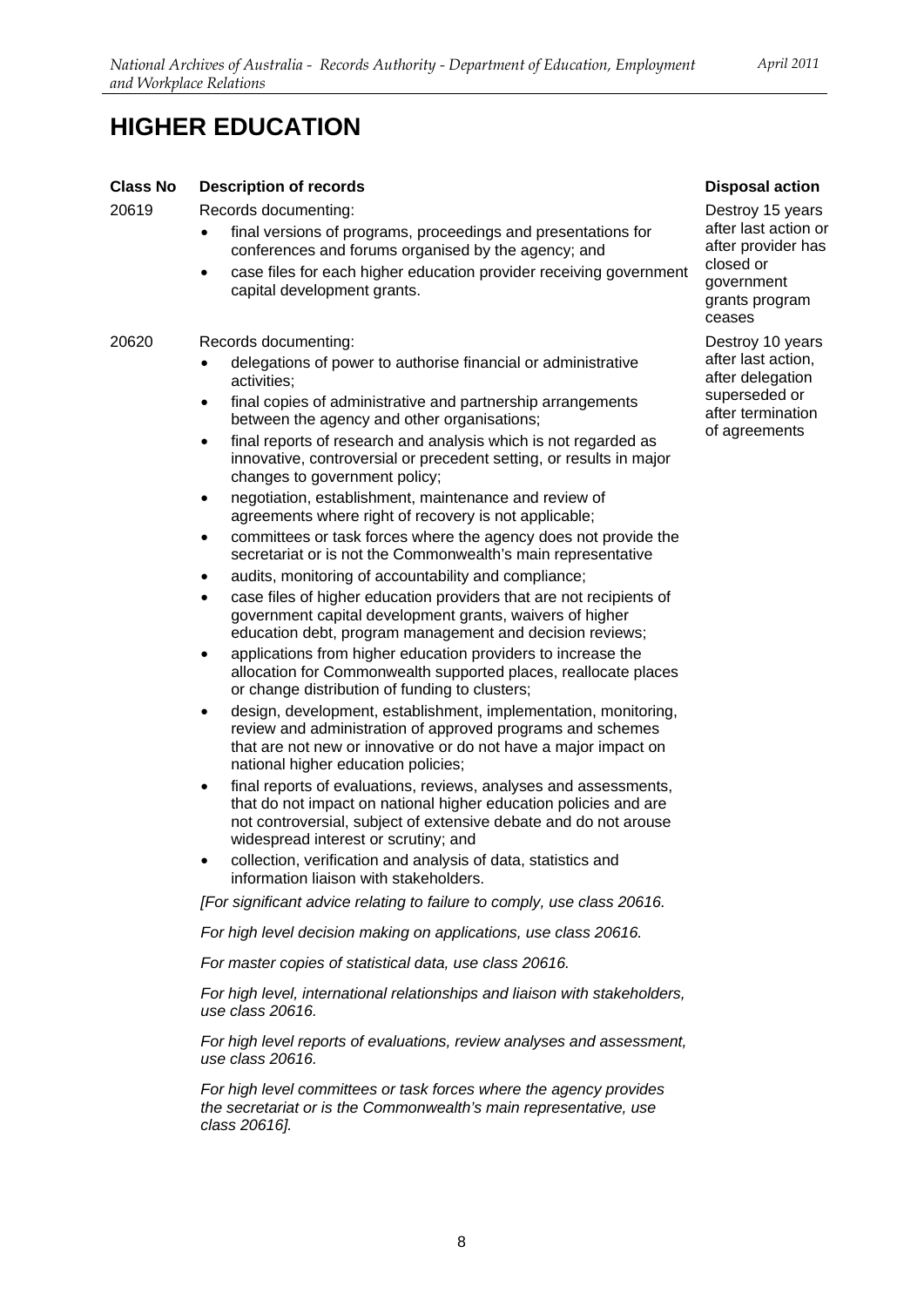#### **Class No Description of records**

20621 Records documenting:

- comments made by the agency on the development of frameworks, policies and standards by other agencies
- case files relating to applications from students for Commonwealth support, such as Higher Education Loan Program (HELP);
- appeals made to the agency, or higher authorities such as the Independent Appeals Committee, Social Security Appeals Tribunal, the Administrative Appeals Tribunal or courts, eg appeals against the refusal to grant youth allowance;
- administrative arrangements for conferences organised by the agency; and
- development of the marketing and communications plans and the promotion of programs or projects.

*[For significant conferences that have national or international significance such as where new resolution, principles or relationships with international governments are forged, use class 20616.* 

*For the organisation of functions to promote the agency's programs and projects, use AFDA – COMMUNITY RELATIONS – Functions (social).* 

*For the production of publications, use AFDA – PUBLICATION – Production.* 

*For master set of agency media releases, use AFDA COMMUNITY RELATIONS – Media Relations].* 

#### 20622 Records documenting:

- internal policies:
- master copies of procedures, guidelines and administrative information for providers (AIP);
- design of higher education programs and schemes that are not approved;
- nomination, assessment and determination of awards, prizes and scholarships;
- receipt and provision of routine advice which is not significant, controversial or precedent setting; and
- development and conduct of research.

**Disposal action**  Destroy 7 years after last action

Destroy 5 years after last action, or after policies or procedures are superseded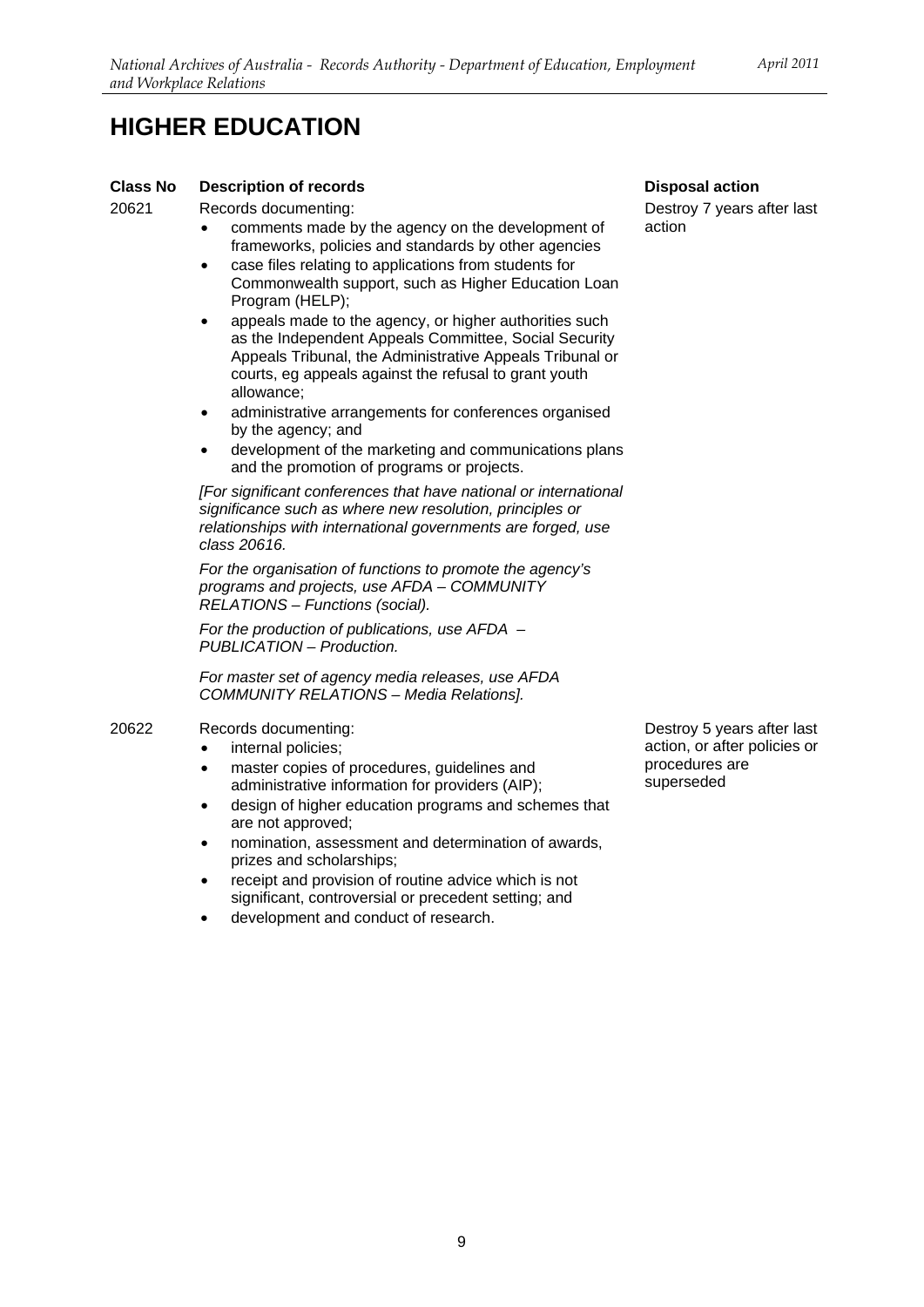#### **Class No Description of records**

20623 Records documenting:

- management of enquiries, including online student support system;
- development of internal policies and administrative arrangements between the agency and other organisations;
- planning and conduct of evaluations, reviews, analyses and assessments into potential and existing initiatives, programs and projects; and
- participants' reports of attendances at conferences arranged by other organisations.

*[For significant conferences that have national or international significance such as where new resolution, principles or relationships with international governments are forged, use class 20616.* 

*For final reports of evaluations, reviews, analyses and assessments that do not impact on higher education policies and are not controversial, use class 20620.* 

*For high level reports of evaluations, reviews, analyses and assessments, use class 20616].* 

#### 20624 Records documenting:

- development of procedures and guidelines and reports;
- administration and conduct of committees and taskforces; and
- attendance of staff at conferences arranged by other organisations.

*[ For committees or task forces where the agency does not provide the secretariat or is not the Commonwealth's main representative, use class 20620.* 

*For high level committees or task forces where the agency provides the secretariat or is the Commonwealth's main representative, use class 20616].* 

**Disposal action**  Destroy 2 years after last action

Destroy 1 year after last action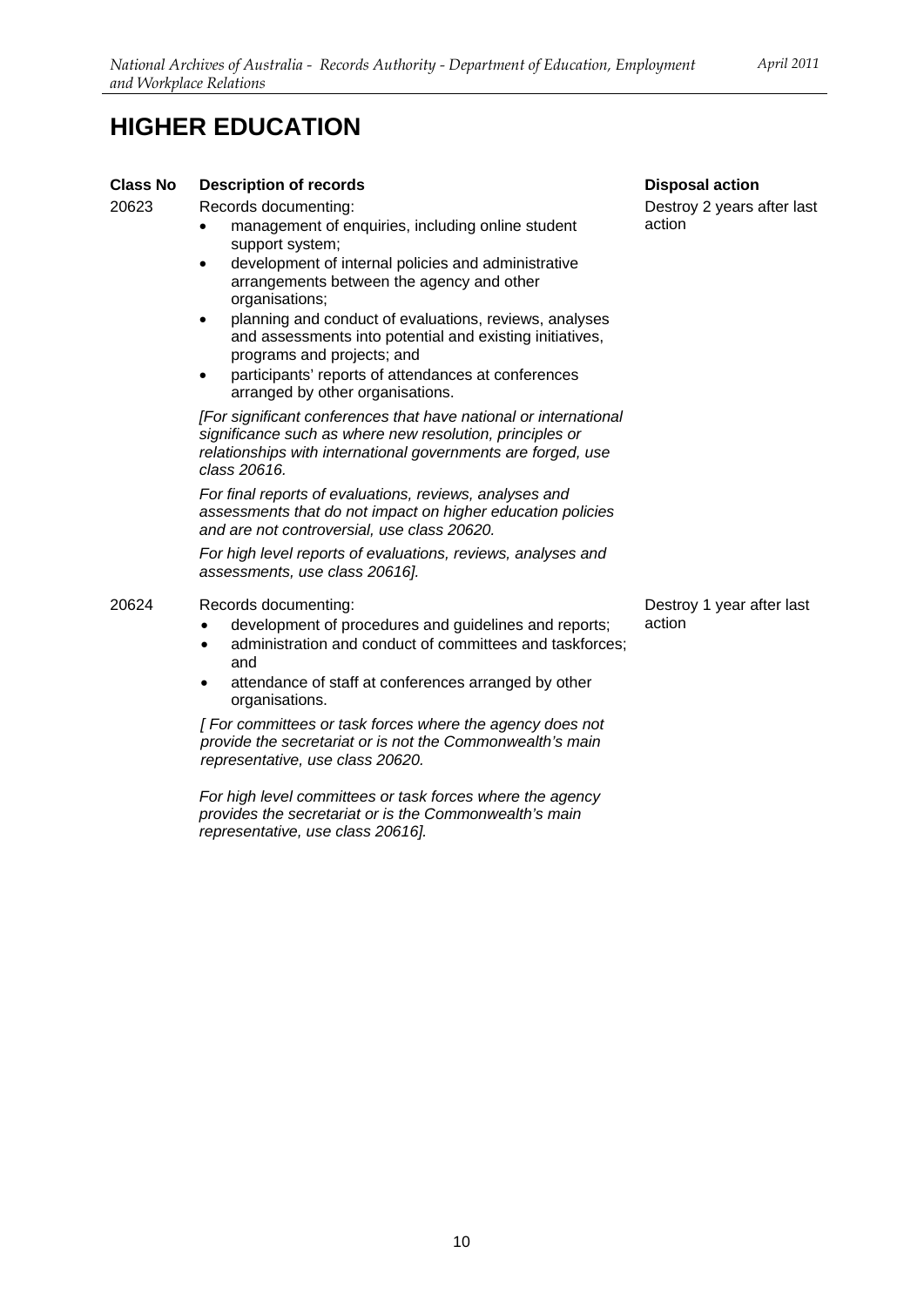<span id="page-10-0"></span>The function of promoting Australia's international profile as a leading provider of education and training to the world to encourage overseas students to study in Australia and develop relationships overseas to enable Australians to research, study or undertake professional development off-shore. The tasks associated with international education include:

- development of internal and external international education policies, frameworks, administrative arrangements, reports, codes, standards, procedures and guidelines
- management of research and analysis into international education
- the design, development, promotion, establishment, implementation, review and management of international education programs and projects
- management of internal and external committees and taskforces
- receipt and provision of advice relating to international education
- managing the registration and monitoring of registered education providers offering courses to overseas students studying in Australia on student visas and managing complaints against providers
- management of conferences, forums etc arranged by the agency and participation in conferences, forums etc arranged by other organisations
- the development and management of training workshops and seminars for education providers
- monitoring the administration of funds following the collapse or closure of registered education providers
- the planning and outcomes of evaluations, reviews, analyses and assessments of initiatives, programs or aspects of international education
- collecting and monitoring information about overseas countries and their education stakeholders
- the management of enquiries about international education programs, funding etc
- the negotiation, establishment, maintenance and review of agreements and arrangements
- collection and analysis of statistics and information
- liaison with stakeholders and developing relationships with overseas governments and multilateral organisations for the purposes of achieving academic mobility
- feedback provided to other agencies developing policies, frameworks and procedures

*[For high level marketing and promotion of the Australian education sector that fits within national branding schemes; such as, Brand Australia/Australia Unlimited, use the Austrade Records Authority - International Marketing* 

*For the procurement or commissioning of service providers, researchers etc and the management of the contracts, use AFDA – PROCUREMENT.* 

*For the production of publications such as posters and newsletters, use AFDA – PUBLICATION – Production.* 

*For the support of Australia's higher education systems where overseas students study, use HIGHER EDUCATION.* 

*For the recognition of overseas qualifications and skills, use QUALIFICATIONS AND SKILLS RECOGNITION.* 

*For the support of Australia's secondary school education systems where overseas students study, use SCHOOL EDUCATION].*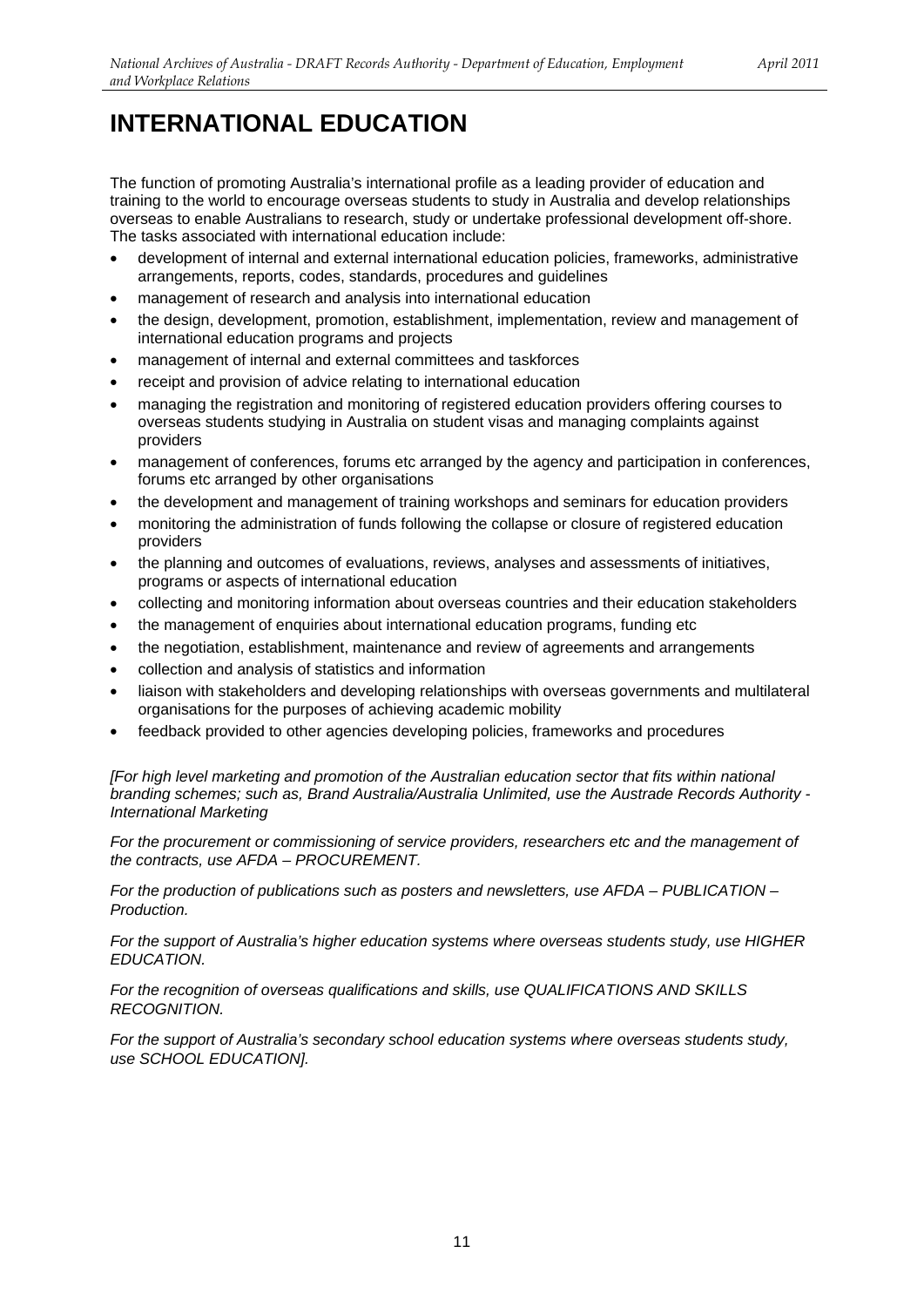#### **Class No Description of records**

- 20625 Records that are of national or international significance to the international education function, such as documenting new or innovative projects, programs or schemes, or development of national or international policies, codes or standards, or those that contribute to the understanding of international education issues, are controversial, subject of extensive debate or arouse widespread interest or scrutiny. Includes:
	- receipt and provision of significant, strategic, controversial or precedent setting advice, such as advice on the internationalisation of Australian education. Also includes policy advice, program strategy advice or strategic advice on action agendas provided to the Minister or government agencies;
	- high level internal, cross-jurisdictional, international or external committees or task forces where the agency provides the secretariat, is the Commonwealth's main representative or plays a significant role (eg UNESCO-OECD Forum on Trade in Education Services);
	- development of national and international policies, codes and standards, such as Education Services for Overseas Students (ESOS) National Code. Includes public consultation and submissions;
	- design, development, establishment, implementation and review of significant programs and schemes that are innovative, controversial, precedent setting, result in major changes to government policy or result in major improvements to targeted groups;
	- final reports, assessments and summaries of evaluations, reviews, analyses and assessments of potential or existing initiatives, programs or aspects of international education that are controversial, precedent setting or result in major changes to government policy. Includes public consultation and submissions;
	- final reports of significant research projects that are either conducted or commissioned by the agency or undertaken in collaboration with other organisations, such as research that is politically sensitive or impacts on international education policies;
	- negotiation, establishment, maintenance and review of agreements which are significant eg bilateral agreements for the elimination of barriers to trade in education and training;
	- participants' reports and proceedings of conferences, seminars or symposiums either arranged by the agency or other organisations, that have national or international significance such as where new resolution, principles or relationships with international governments are forged;
	- high level, international relationships and liaison with stakeholders;
	- master copies of statistical data compiled by the agency; and
	- registers maintained by the agency, for example, registered education providers and courses, and international students studying in Australia.

#### **Disposal action**

Retain as national archives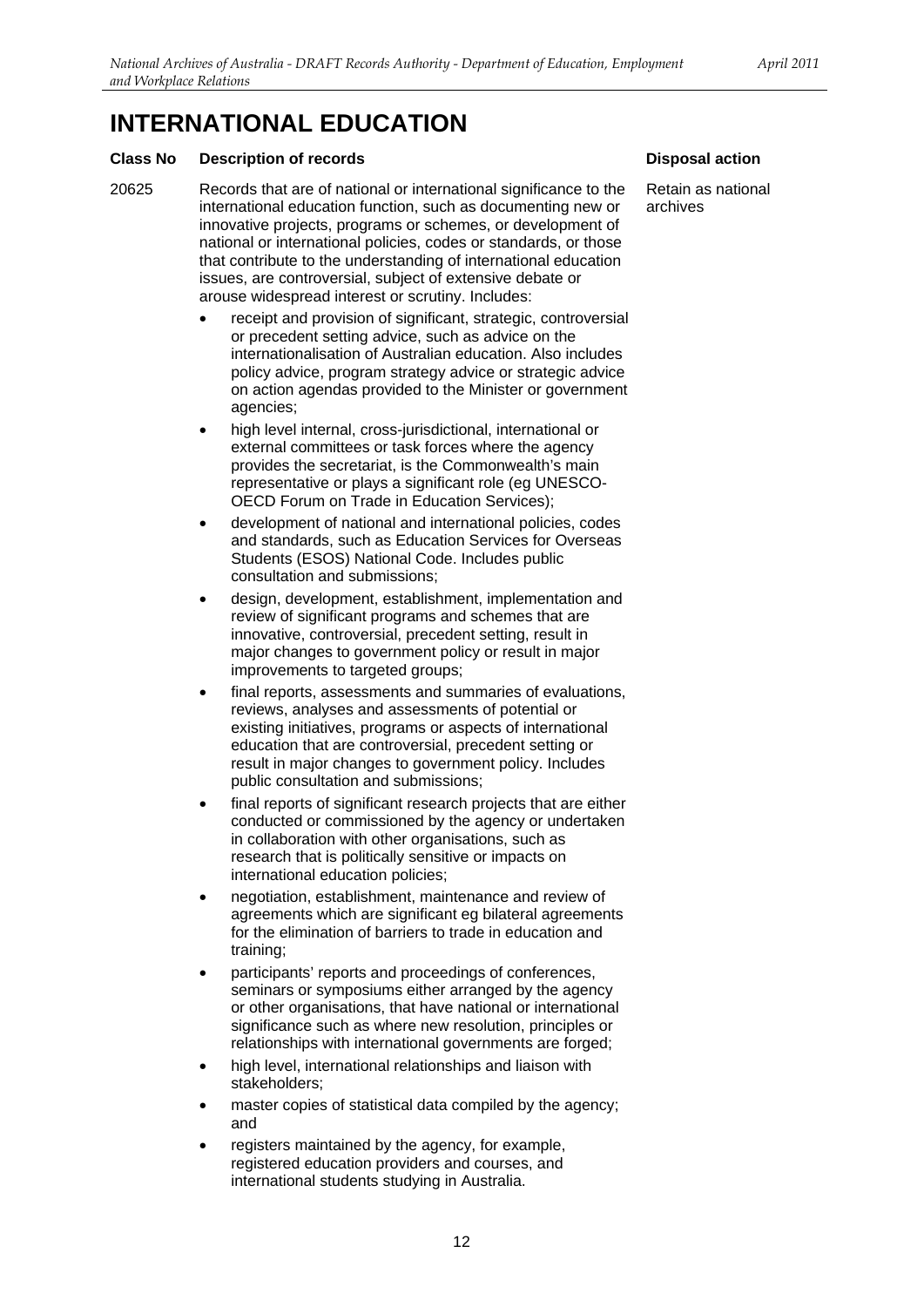| <b>Class No</b> | <b>Description of records</b>                                                                                                                                                                                                                 | <b>Disposal action</b>                           |
|-----------------|-----------------------------------------------------------------------------------------------------------------------------------------------------------------------------------------------------------------------------------------------|--------------------------------------------------|
| 20627           | Records documenting:                                                                                                                                                                                                                          | Destroy 15 years after                           |
|                 | management of complaints that warrant further<br>٠<br>investigation; and                                                                                                                                                                      | last action                                      |
|                 | final versions of the programs, proceedings and<br>٠<br>presentations for conferences, forums and roundtables<br>organised by the agency.                                                                                                     |                                                  |
| 20628           | Records documenting:                                                                                                                                                                                                                          | Destroy 10 years after                           |
|                 | case files for the administration of funds, program<br>management and country information/liaison;                                                                                                                                            | last action or after<br>termination of agreement |
|                 | setting and administration of annual registration charges<br>$\bullet$<br>for education providers offering courses to people<br>studying in Australia on student visas;                                                                       |                                                  |
|                 | final copies of administrative and partnership<br>$\bullet$<br>arrangements between the agency and other<br>organisations;                                                                                                                    |                                                  |
|                 | final reports of evaluations, reviews, analyses and<br>٠<br>assessments, that do not impact on national policies and<br>are not controversial, subject of extensive debate and do<br>not arouse widespread interest or scrutiny;              |                                                  |
|                 | design, development, establishment, implementation,<br>٠<br>monitoring, review and administration of approved<br>programs and schemes that are not new or innovative or<br>do not have a major impact on international education<br>policies; |                                                  |
|                 | liaison with stakeholders;<br>٠                                                                                                                                                                                                               |                                                  |
|                 | negotiation, establishment, maintenance and review of<br>٠<br>agreements which are not significant; and                                                                                                                                       |                                                  |
|                 | final reports of research and analysis which is not<br>$\bullet$<br>regarded as innovative, controversial or precedent<br>setting, or results in major changes to government policy.                                                          |                                                  |
|                 | [For high level decision making on applications, refer to the<br>management of programs and schemes in class 20625.                                                                                                                           |                                                  |
|                 | For high level, international relationships/liaison with<br>stakeholders, use class 20625.                                                                                                                                                    |                                                  |
|                 | For high level reports on evaluations, review, analyses and<br>assessments, use class 20625].                                                                                                                                                 |                                                  |
| 20629           | Records documenting:                                                                                                                                                                                                                          | Destroy 7 years after last                       |
|                 | receipt and provision of routine advice which is not<br>significant, controversial or precedent setting;                                                                                                                                      | action                                           |
|                 | complaints where no action, or minor action, is taken;<br>$\bullet$                                                                                                                                                                           |                                                  |
|                 | compliance monitoring visits to registered education<br>٠<br>providers offering courses to overseas students studying<br>in Australia on student visas:                                                                                       |                                                  |
|                 | receipt and analysis of compliance reports;                                                                                                                                                                                                   |                                                  |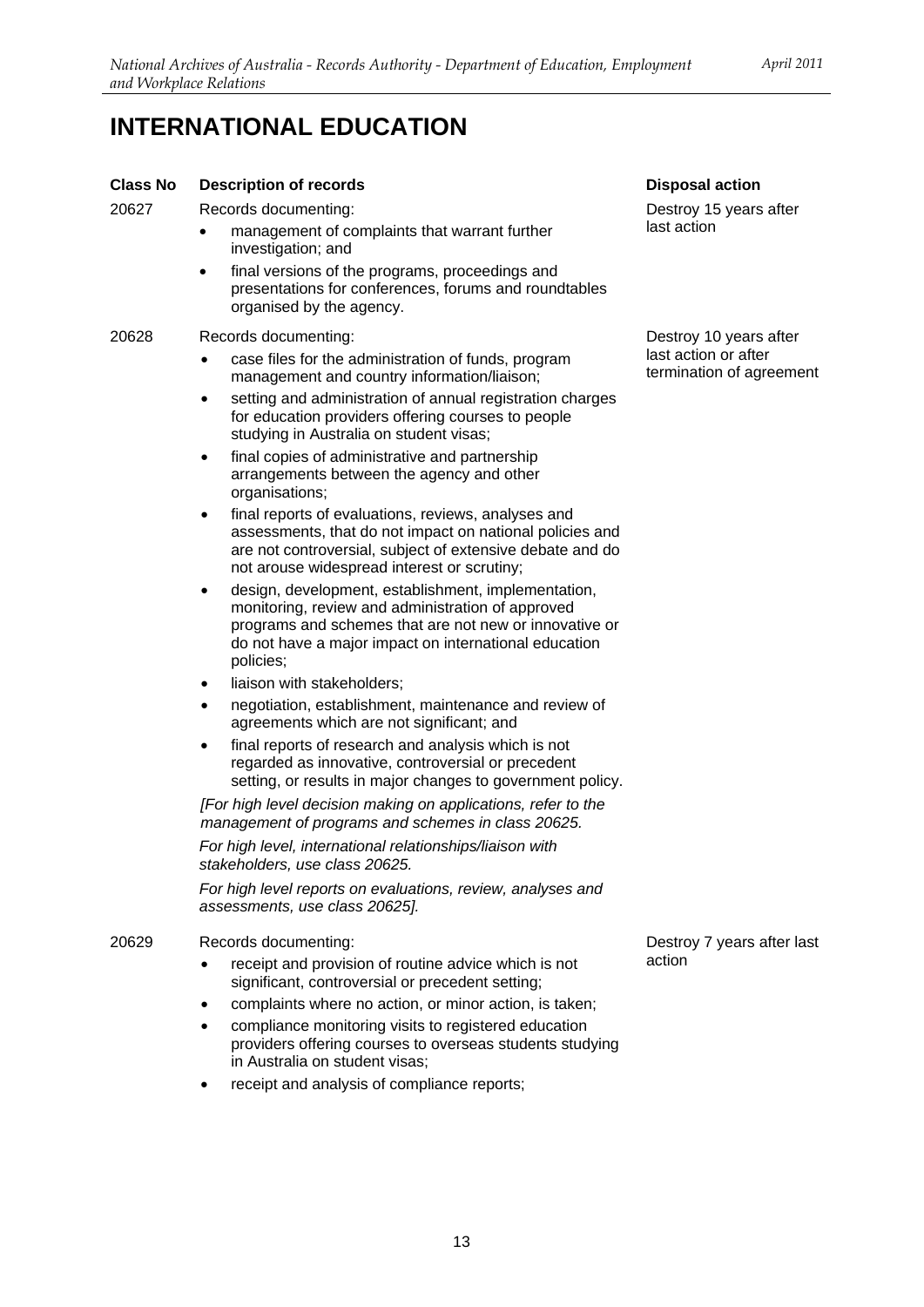- 20629 comments made by the agency on the development of (cont) policies, codes and standards by other agencies;
	- case files for registered Australian education providers offering courses to people studying in Australia on student visas;
	- administrative arrangements for conferences organised by the agency; and
	- development of the marketing and communications plans and the promotion of programs or projects.

*[For the organisation of functions to promote the agency's programs and projects, use AFDA – COMMUNITY RELATIONS – Functions (social).* 

*For master set of agency media releases, use AFDA – COMMUNITY RELATIONS – Media Relations].* 

#### 20630 Records documenting:

- internal policies;
- development and conduct of research;
- design of international education programs and schemes that are not approved;
- master copies of procedures, guidelines and administrative information; and
- committees where the agency does not provide the secretariat and is not the federal government's only representative.

*[For high level committees or task forces where the agency provides the secretariat or is the Commonwealth's main representative, use class 20625].* 

Destroy 5 years after last action or after policies or procedures are superseded

**Disposal action**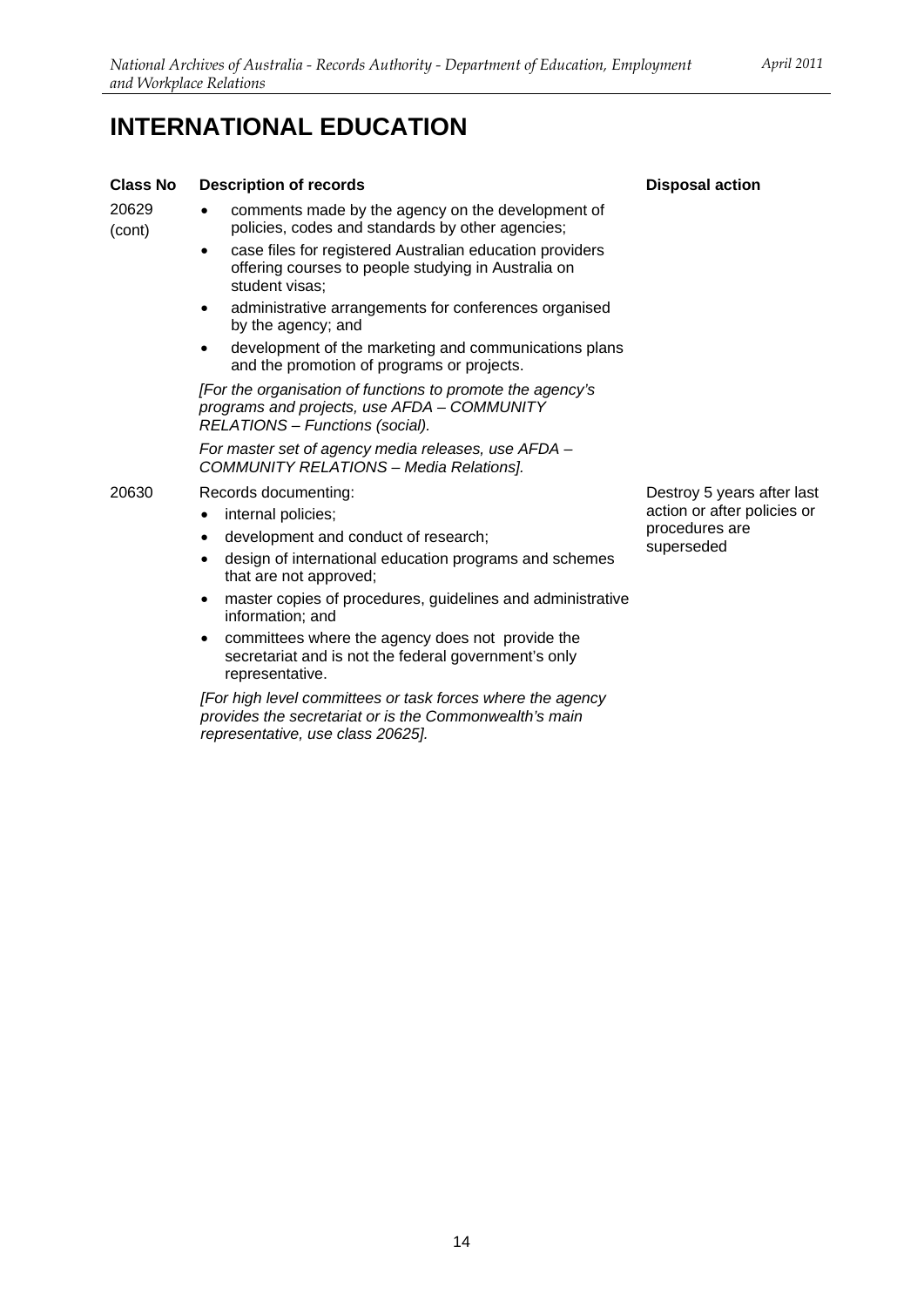#### 20631 Records documenting:

- administrative arrangements, development and delivery of training workshops and seminars for education providers offering courses to overseas students studying in Australia on student visas;
- development of internal policies and administrative arrangements between the agency and other organisations;
- participants' reports on attendances at conferences arranged by other organisations;
- management of enquiries, including help desks, and complaints that are referred to other agencies for consideration or action; and
- planning and conduct of evaluations, reviews, analyses and assessments into potential and existing initiatives, programs and projects.

*[For significant conferences that have national or international significance such as where new resolution, principles or relationships with international governments are forged ,use class 20625.* 

*For final reports of evaluations, reviews, analyses and assessments that do not impact on international education policies, and are not precedent setting use class 20628 For high level reports on evaluations, reviews, analyses and assessments, use class 20625].* 

#### **Class No Description of records**

20632 Records documenting:

- administration and conduct of committees and taskforces;
- collection and distribution of statistical data;
- attendance of staff at conferences arranged by other organisations;
- final versions of programs and presentations developed by the agency, including workshops and seminars developed to inform education providers about national codes and policies; and
- • development of procedures and guidelines and reports;

*[For the records of committees or task forces where the agency does not provide the secretariat or is not the Commonwealth's main representative, use class 20630.* 

*For the records of high level committees or task forces where the agency provides the secretariat or is the Commonwealth's main representative, use class 20625].* 

Destroy 2 years after last action

#### **Disposal action**

Destroy 1 year after last action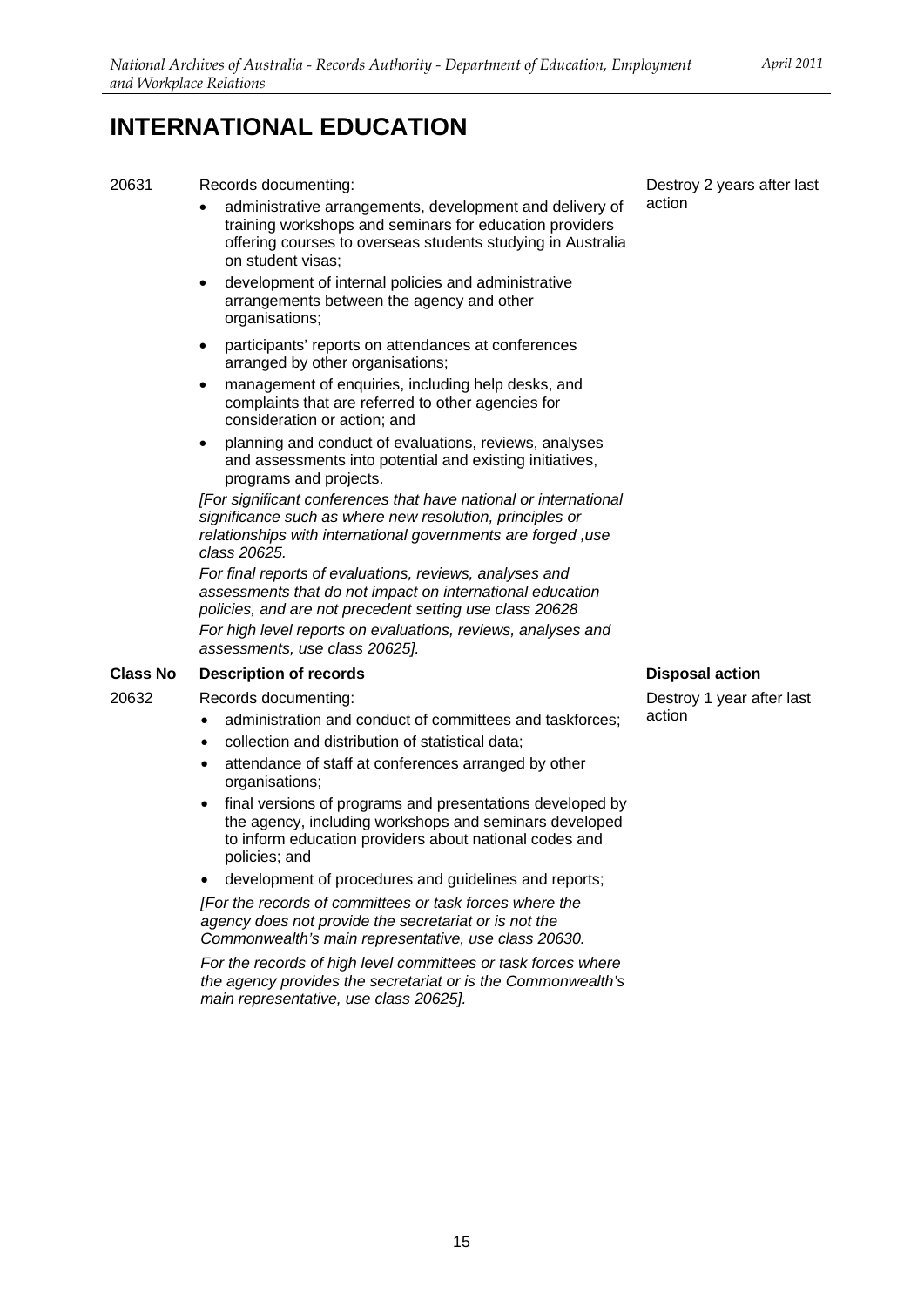## <span id="page-15-0"></span>**QUALIFICATIONS AND SKILLS RECOGNITION**

The function of assisting the overseas trained to work and study in Australia by facilitating the recognition of overseas qualifications and skills in Australia; and assisting the Australian trained to work and study overseas by facilitating the recognition of Australian qualifications and skills in other countries. The tasks associated with qualifications and skills recognition include:

- development of internal and external policies, frameworks, standards, procedures and quidelines
- management of research and analysis
- providing assessment of the recognition of educational and training qualifications and skills from overseas
- the design, development, promotion, establishment, implementation, review and management of programs and projects
- management of internal and external committees and taskforces
- receipt and provision of advice relating to qualifications and skills recognition
- the planning and outcomes of evaluations, reviews, analyses and assessments of initiatives, programs or aspects of qualifications and skills recognition
- collecting and monitoring information about overseas countries and their education and training qualifications
- the management of enquiries about the function of qualifications and skills recognition
- the negotiation, establishment, maintenance and review of agreements eg bilateral and multilateral agreements and agreements for the provision of services
- the development and management of training workshops and seminars
- liaison with stakeholders
- feedback provided to other agencies developing policies, frameworks and procedures

#### **Class No Description of records Disposal action Action Action Action Action Action Action Action Action Action**

- 20633 Records that are of national significance to the qualifications Retain as national and skills recognition core function, such as documenting new archives or innovative projects, programs or schemes, the development of national frameworks, policies and standards, or those that contribute to the understanding of qualification and skills recognition issues, are controversial, subject of extensive debate or arouse widespread interest or scrutiny. Includes:
	- receipt and provision of significant strategic, controversial or precedent setting advice. Includes policy advice, program strategy advice or strategic advice on action agendas provided to the Minister or government agencies;
	- negotiation, establishment, maintenance and review of agreements (including memoranda of understanding) which are significant eg bilateral and multilateral arrangement for international recognition of Australian qualifications;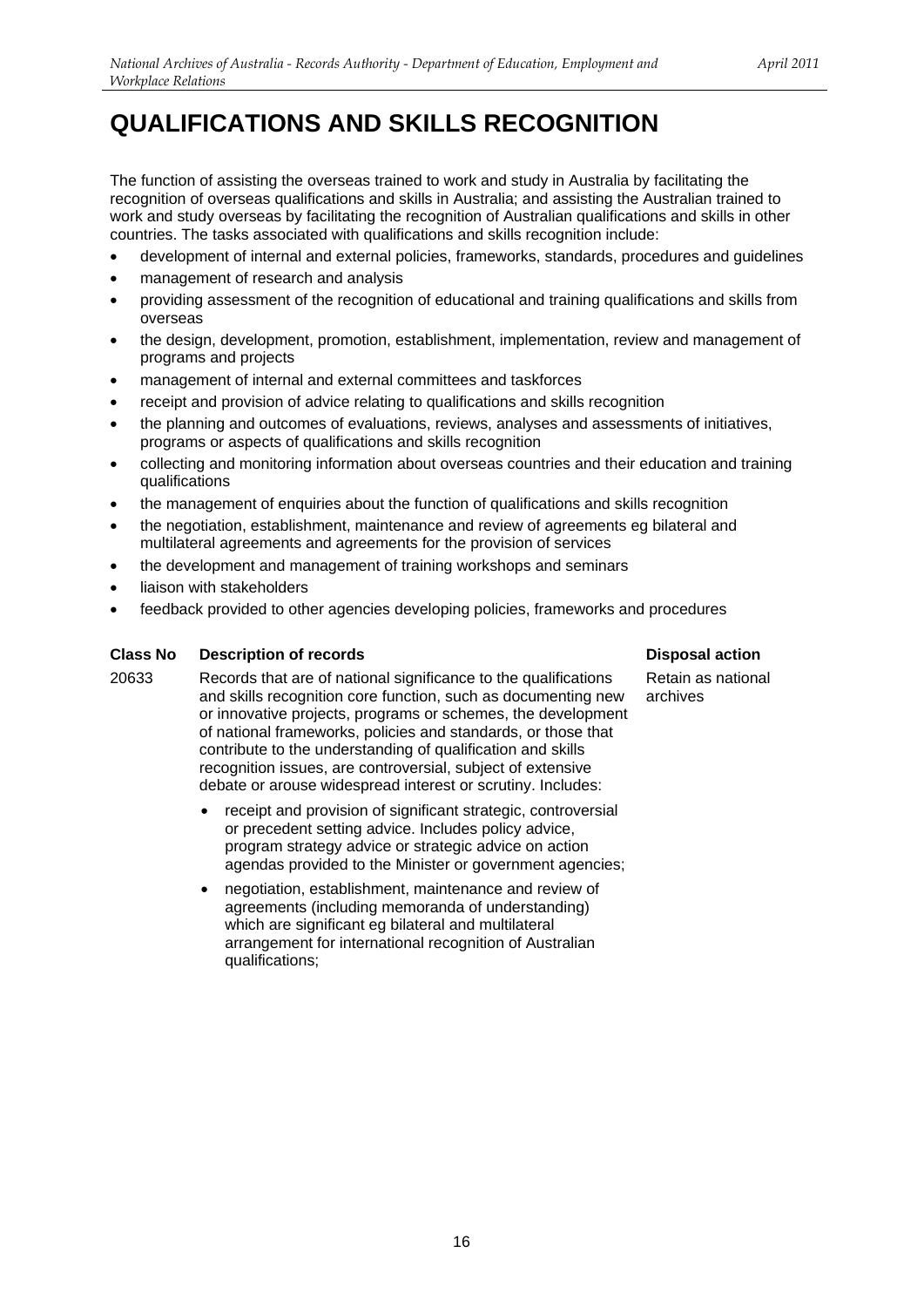### **Class No Description of records**

| Giass no        | <b>Description of records</b>                                                                                                                                                                                                                                                                                                           | וע  |
|-----------------|-----------------------------------------------------------------------------------------------------------------------------------------------------------------------------------------------------------------------------------------------------------------------------------------------------------------------------------------|-----|
| 20633<br>(cont) | high level internal, cross-jurisdictional, international or<br>external committees or task forces where the agency<br>provides the secretariat or is the Commonwealth's main<br>representative, such as the Australian Qualifications<br>Framework Advisory Board;                                                                      |     |
|                 | development of international and national frameworks,<br>٠<br>policies and standards. Includes public consultation and<br>submissions;                                                                                                                                                                                                  |     |
|                 | final reports of evaluations, reviews, analyses and<br>$\bullet$<br>assessments of potential or existing initiatives, programs<br>or aspects of qualifications and skills recognition that are<br>controversial, precedent setting or result in major changes<br>to government policy. Includes public consultation and<br>submissions; |     |
|                 | final reports of formal research projects that are innovative,<br>٠<br>controversial or precedent setting or result in major<br>changes to government policy, that are either conducted<br>or commissioned by the agency or undertaken in<br>collaboration with other organisations;                                                    |     |
|                 | high level, international relationships and liaison with<br>٠<br>stakeholders; and                                                                                                                                                                                                                                                      |     |
|                 | legacy records of the master set of examination papers<br>and certificate register for exams relating to this function.                                                                                                                                                                                                                 |     |
| 20634           | Records documenting the assessment of higher education,<br>post-secondary, technical and vocational qualifications from<br>overseas.                                                                                                                                                                                                    |     |
| 20635           | Records documenting:                                                                                                                                                                                                                                                                                                                    | D٤  |
|                 | management of programs and schemes;                                                                                                                                                                                                                                                                                                     | la: |
|                 | final reports of evaluations, reviews, analyses and<br>$\bullet$<br>assessments, that are not significant;                                                                                                                                                                                                                              |     |
|                 | liaison with stakeholders;                                                                                                                                                                                                                                                                                                              |     |
|                 | final reports of research and analysis that do not impact on<br>national policies and are not controversial, subject to<br>extensive debate and do not arouse widespread interest or<br>scrutiny; and                                                                                                                                   |     |
|                 | legacy records of copies of examination papers,<br>examination results and statistical summaries of exam<br>results, administrative arrangements for examinations and<br>examination case files related to this function.                                                                                                               |     |
|                 | [For high level international relationships and liaison, use<br>class 20633.                                                                                                                                                                                                                                                            |     |

*For high level reports on evaluations, reviews, analyses and assessments, use class 20633.* 

*For high level committees or task forces where the agency provides the secretariat or is the Commonwealth's main representative, use class 20633]* 

**Disposal action** 

etain as national chives

estroy 75 years after ate of birth of applicant 7 years after last ction, whichever is later

estroy 10 years after st action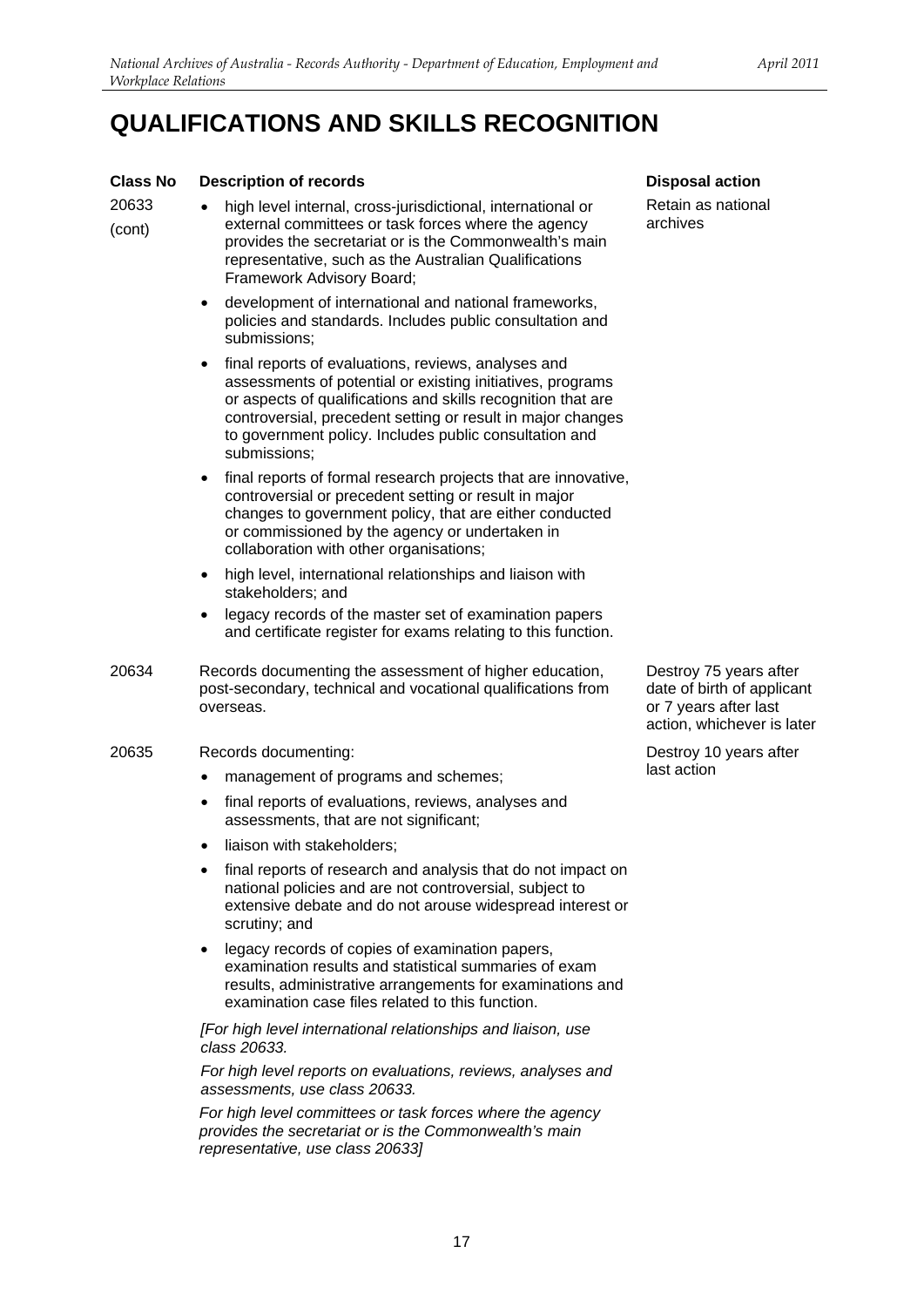## **QUALIFICATIONS AND SKILLS RECOGNITION**

| <b>Class No</b> | <b>Description of records</b>                                                                                                                                                                     | <b>Disposal action</b>                                       |
|-----------------|---------------------------------------------------------------------------------------------------------------------------------------------------------------------------------------------------|--------------------------------------------------------------|
| 20636           | Records documenting:                                                                                                                                                                              | Destroy 7 years after last                                   |
|                 | receipt and provision of routine advice;                                                                                                                                                          | action                                                       |
|                 | negotiation, establishment, maintenance and review of<br>agreements (including memoranda of understanding)<br>which are not significant;                                                          |                                                              |
|                 | applications for grants and funding;                                                                                                                                                              |                                                              |
|                 | comments made by the agency on the development of<br>٠<br>policies, codes and standards by other agencies; and                                                                                    |                                                              |
|                 | development of marketing and communications plans and<br>the promotion of programs or projects.                                                                                                   |                                                              |
| 20637           | Records documenting:                                                                                                                                                                              | Destroy 5 years after last                                   |
|                 | committees or task forces where the agency does not<br>٠<br>provide the secretariat or is not the Commonwealth's<br>main representative;                                                          | action, or after policies<br>or procedures are<br>superseded |
|                 | internal policies and standards, procedures and<br>٠<br>guidelines developed by the agency;                                                                                                       |                                                              |
|                 | design of qualifications and skills recognition programs<br>and projects; and                                                                                                                     |                                                              |
|                 | development and conduct of research.                                                                                                                                                              |                                                              |
| 20638           | Records documenting:                                                                                                                                                                              | Destroy 2 years after last                                   |
|                 | development, administration and delivery of training<br>workshops and seminars;                                                                                                                   | action                                                       |
|                 | planning and conduct of evaluations, reviews, analyses<br>٠<br>and assessments into potential and existing initiatives,<br>programs and projects;                                                 |                                                              |
|                 | development of internal policies and standards; and<br>٠                                                                                                                                          |                                                              |
|                 | management of enquiries including help desk.                                                                                                                                                      |                                                              |
|                 | [For final reports of evaluations, reviews analyses and<br>assessments that do not impact on qualifications and skills<br>recognition policies and are not precedent setting, use class<br>20635. |                                                              |
|                 | For high level reports on evaluations, reviews, analyses and<br>assessments, use class 20633].                                                                                                    |                                                              |
| 20639           | Records documenting:                                                                                                                                                                              | Destroy 1 year after last                                    |
|                 | administration and conduct of committees and task<br>forces; and                                                                                                                                  | action                                                       |
|                 | development of procedures and guidelines and reports.                                                                                                                                             |                                                              |
|                 | [For the records of committees or task forces where the<br>agency does not provide the secretariat or is not the<br>Commonwealth's main representative, use class 20637.                          |                                                              |
|                 | For the records of high level committees or task forces where<br>the agency provides the secretariat or is the Commonwealth's                                                                     |                                                              |

*main representative, use class 20633].*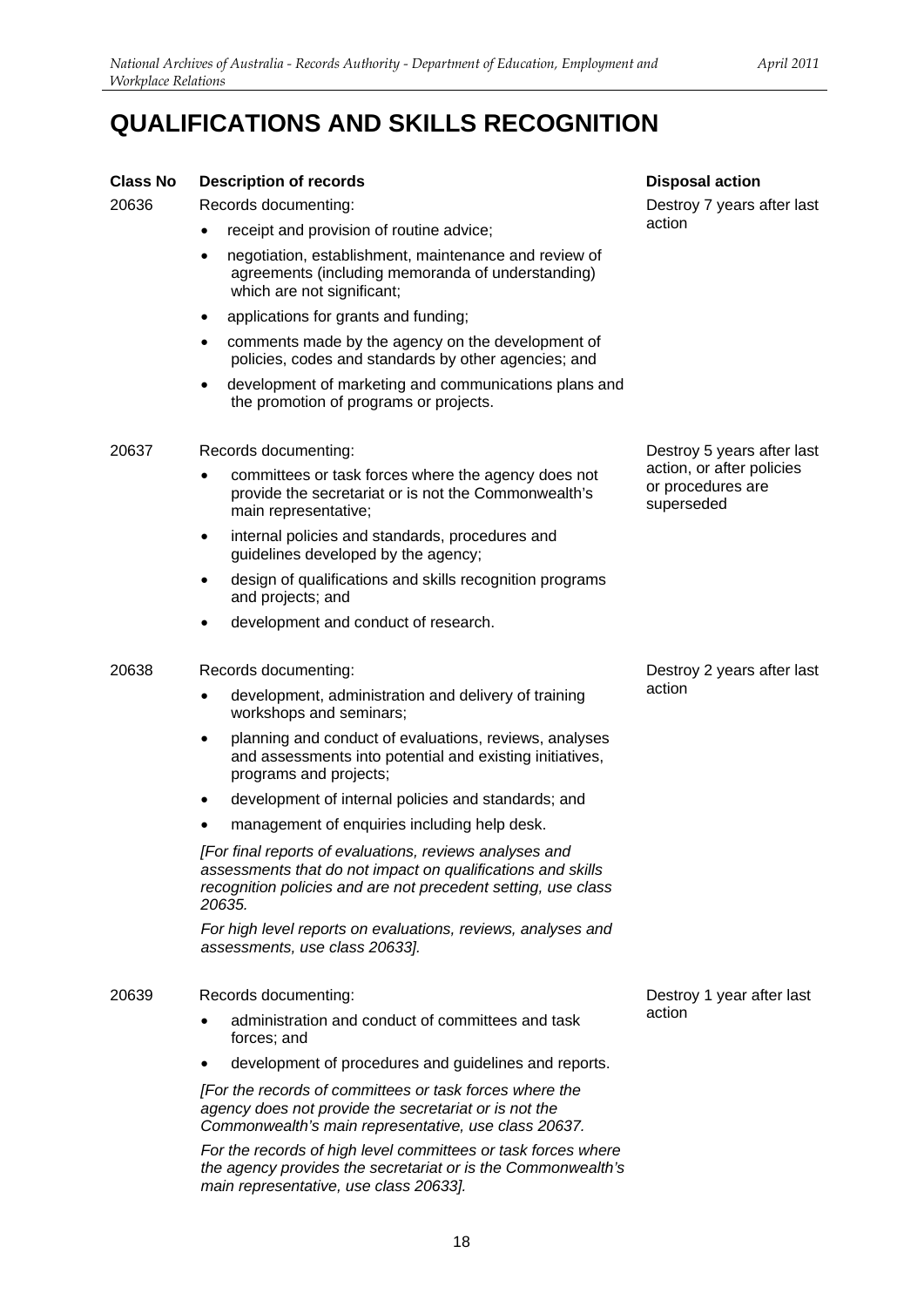<span id="page-18-0"></span>The function of supporting Australia's infant, primary and secondary school systems, through funding and assistance to non-government and government schools, research and analysis of national education issues, and developing national learning outcomes (eg literacy and numeracy) and programs to support the national school education system. The tasks associated with school education include:

- the receipt and provision of advice relating to school education
- negotiation, establishment, maintenance and review of agreements and arrangements, including bilateral agreement with State and Territory governments
- the development of internal and external school education policies, frameworks, administrative arrangements, reports, procedures and guidelines
- management of enquiries about school education programs, funding etc
- development and management of seminars, education programs, presentations and training sessions
- the planning and outcomes of evaluations, reviews, analyses and assessments of initiatives, programs or aspects of school education
- the management of research and analysis into school education
- audits of funding programs to ensure compliance with funding arrangements
- the management of funding to schools and grant authorities
- nominations, assessment, determination and presentation of awards, prizes and scholarships
- • design, development, promotion, establishment, implementation, review and management of school education programs, schemes and projects
- management of appeals to the agency or higher authorities
- management of financial assistance to school education stakeholders
- liaison with stakeholders
- feedback and comments provided to other agencies developing policies, frameworks, standards and procedures
- management of conferences, forums etc arranged by the agency and participation in conferences, forums etc arranged by other organisations
- collection and analysis of statistics and information
- management of internal and external committees and taskforces
- negotiation, establishment, maintenance and review of agreements and arrangements
- delegations of power

*For the procurement or commissioning of service providers, researchers etc and the management of the contracts, use AFDA – PROCUREMENT.* 

*For the management of events to promote the agency and its services (eg Literacy and Numeracy Week), use AFDA – COMMUNITY RELATIONS – Celebrations.* 

*For the promotion of Australia as a provider of secondary education for overseas students, use INTERNATIONAL EDUCATION.* 

*For the development of secondary school vocational education programs, use VOCATIONAL EDUCATION AND TRAINING.*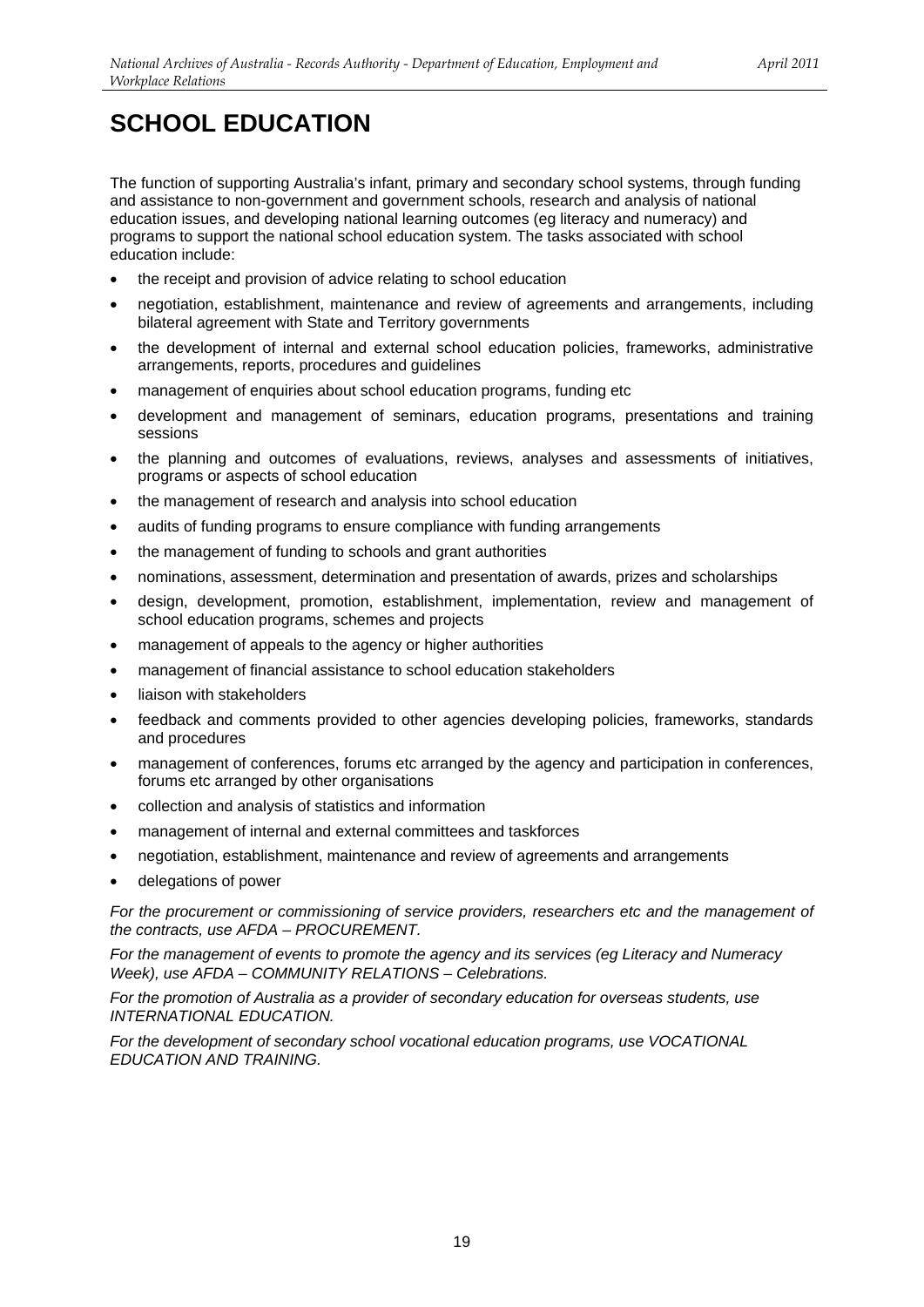#### **Class No Description of records**

20640 Records that are of national significance to the school education function, such as documenting new or innovative projects, programs or schemes, or development of national frameworks, policies and standards, or those that contribute to the understanding of school education issues, are controversial, subject of extensive debate or arouse widespread interest or scrutiny. Includes:

- final reports of research projects that are innovative, controversial or precedent setting or result in major changes to government policy, that are either conducted or commissioned by the agency or undertaken in collaboration with other organisations, such as research that highlights evidence of school education inequalities;
- master copies of statistical data compiled by the agency;
- master lists of award, prize and scholarship recipients;
- receipt and provision of significant, strategic, controversial or precedent setting advice, such as advice on national education standards or addressing educational disadvantages. Also includes policy advice, program strategy advice or strategic advice on action agendas provided to the Minister or government agencies;
- participants' reports and proceedings of conferences, seminars or symposiums either arranged by the agency or other organisations, that have national or international significance such as where new resolution, principles or relationships with international governments are forged;
- negotiation, establishment, maintenance and review of significant agreements, such as bilateral agreements between the Commonwealth and the state and territory governments, and shared responsibility agreements between the Commonwealth and indigenous communities to address the educational disadvantage experienced by Aboriginal and Torres Strait Islander Australians;
- high level internal, cross-jurisdictional, international or external committees or task forces where the agency provides the secretariat or is the Commonwealth's main representative;
- receipt, assessment and approval of successful significant grant and funding applications, such as those that have far-reaching social, economic, national implications or have been the subject of widespread public debate or controversy;
- development of national frameworks, policies and standards, such as National Safe Schools Framework, National Curriculum and Australian Quality Teaching Framework. Includes public consultation and submissions;

**Disposal action**  Retain as national archives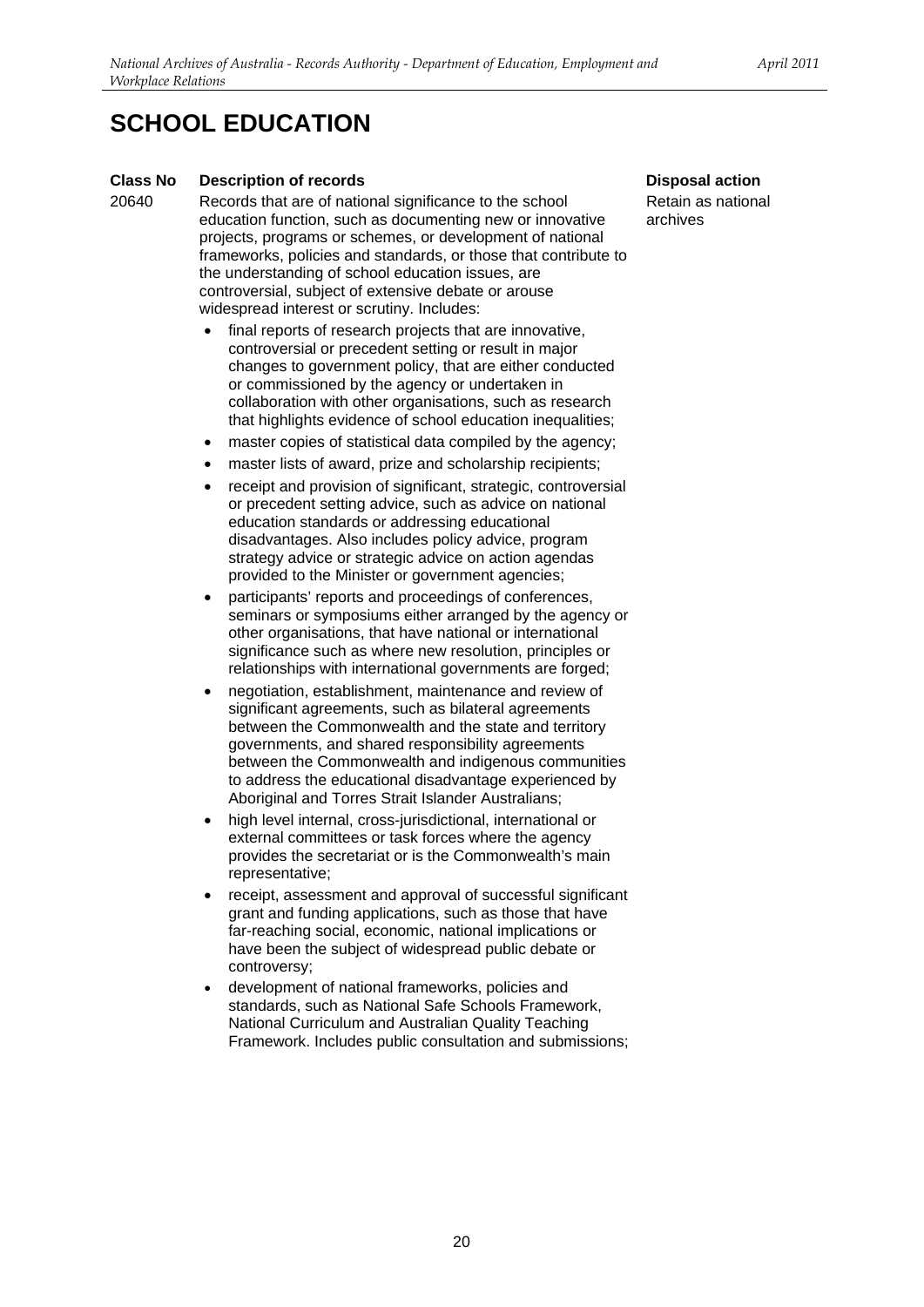## **Class No Description of records**<br>20640 **·** design. developmen

| <b>Class No</b> | <b>Description of records</b>                                                                                                                                                                                                                                                                                                                                                                                                                                                                                                                                                                                                                                                                                                                | <b>Disposal action</b>                                                                     |
|-----------------|----------------------------------------------------------------------------------------------------------------------------------------------------------------------------------------------------------------------------------------------------------------------------------------------------------------------------------------------------------------------------------------------------------------------------------------------------------------------------------------------------------------------------------------------------------------------------------------------------------------------------------------------------------------------------------------------------------------------------------------------|--------------------------------------------------------------------------------------------|
| 20640<br>(cont) | design, development, establishment, implementation and<br>review of significant programs and schemes that are<br>innovative, controversial, precedent setting, result in major<br>changes to government policy or result in major<br>improvements to targeted groups, such as Boys<br>Education, Anti-Bullying and Numeracy Vouchers<br>Programs. Includes public consultation and submissions;<br>final reports, assessments and summaries of evaluations,<br>٠<br>reviews, analyses and assessments of potential or<br>existing initiatives, programs or aspects of school<br>education that are controversial, precedent setting or<br>result in major changes to government policy. Includes<br>public consultation and submissions; and | Retain as national<br>archives                                                             |
|                 | high level, international relationships and liaison with<br>٠<br>stakeholders.                                                                                                                                                                                                                                                                                                                                                                                                                                                                                                                                                                                                                                                               |                                                                                            |
| 20641           | Records documenting the negotiation, establishment,<br>maintenance and review of agreements relating to the<br>provision of grants for Australian Government funded<br>education facilities where right of recovery is applicable.                                                                                                                                                                                                                                                                                                                                                                                                                                                                                                           | Destroy 20 years after<br>expiry or other<br>termination of agreement                      |
| 20642           | Records documenting:                                                                                                                                                                                                                                                                                                                                                                                                                                                                                                                                                                                                                                                                                                                         | Destroy 15 years after                                                                     |
|                 | case files for each non-government school or system<br>٠<br>schools receiving government grants;<br>financial accountability which confirms grants have been<br>٠<br>received and expended according to grant guidelines;<br>and<br>final versions of the programs, proceedings and<br>presentations for conferences and forums organised by<br>the agency.                                                                                                                                                                                                                                                                                                                                                                                  | school has closed or<br>government grants<br>program ceases, or after<br>action completed  |
| 20643           | Records documenting:                                                                                                                                                                                                                                                                                                                                                                                                                                                                                                                                                                                                                                                                                                                         | Destroy 10 years after                                                                     |
|                 | state and territory compliance with conditions of funding<br>٠<br>agreements;<br>case files of programs managed by the agency;<br>٠<br>final reports, assessments or summaries of evaluations,<br>reviews, analyses and assessments of potential or<br>existing initiatives, programs or aspects of school<br>education which are not significant;<br>collection, verification and analysis of data, statistics and<br>$\bullet$<br>information;<br>committees or task forces relating to the school education<br>٠<br>function where the agency does not provide the<br>secretariat or is not the Commonwealth's main<br>representative;                                                                                                    | action completed, after<br>delegation is superseded<br>or after agreement is<br>terminated |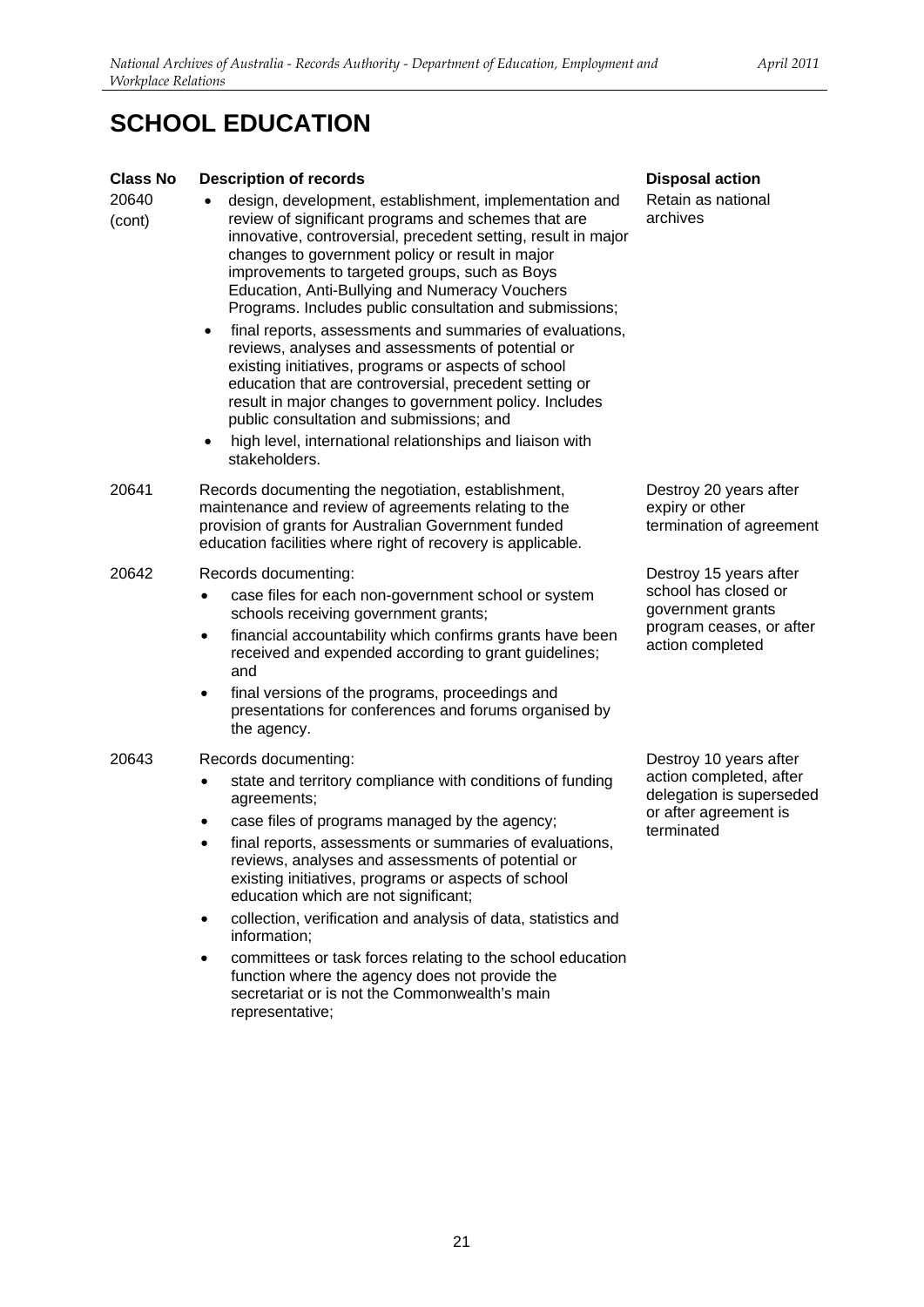#### **Class No Description of records Disposal action Action Action Action Action Action Action Action Action Action**

- 20643 · design, development, establishment, implementation, (cont) monitoring, review and administration of programs and schemes that are not significant;
	- negotiation, establishment, maintenance and review of agreements which are not significant and where right of recovery is not applicable;
	- final reports of research and analysis which are not regarded as significant;
	- delegations of power to authorise financial or administrative activities;
	- final versions of administrative and partnership arrangements between the agency and other organisations; and
	- internal or external audits that are qualified or result in significant changes to agency practices.

*[For master copies of statistical data, use class 20640.* 

*For high level reports, evaluations, reviews, analyses and assessments, use class 20640.* 

*For high level committees or task forces where the agency provides the secretariat or is the Commonwealth's main representative, use class 20640].* 

#### 20644 Records documenting:

- appeals made to the agency, or higher authorities such as Independent Appeals Committee, Social Security Appeals Tribunal, the Administrative Appeals Tribunal or courts;
- development of the marketing and communications plans and the promotion of programs or projects;
- case files of student applications for Commonwealth support, grant authorities and performance and financial accountability documents received from grant authorities;
- funding or grants managed by the agency;
- liaison with external stakeholders;
- comments made by the agency on the development of frameworks, policies and standards by other agencies; and
- administrative arrangements for conferences organised by the agency.

*[For high level decision making on applications, use class 20640.* 

*For high level international relationships/liaison, use class 20640.* 

*For significant conferences that have national or international significance such as where new resolution, principles or relationships are forged, use class 20640].* 

Destroy 10 years after action completed, after delegation is superseded or after agreement is terminated

Destroy 7 years after action completed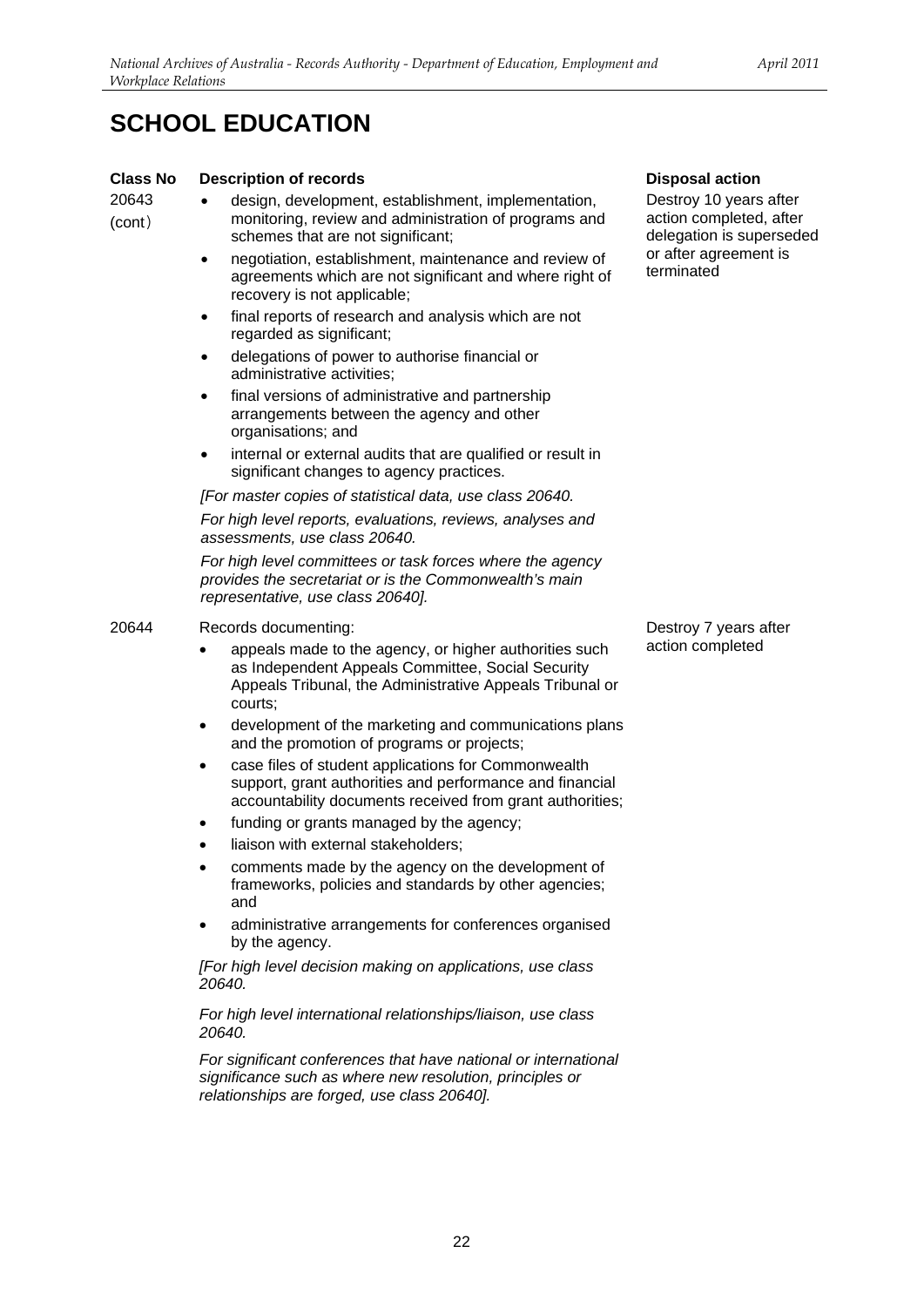#### **Class No Description of records**

20645 Records documenting:

- administration and conduct of research;
- planning and conduct of internal or external audits by the department or a nominated auditor, such as audits of grant authorities to ensure funds are being managed according to arrangements;
- receipt and provision of routine advice;
- nomination, assessment and determination of awards, prizes and scholarships;
- design of school education programs and schemes that are not approved; and
- internal policies and master copies of external and internal procedures.

*[For audits that are qualified or result in major or significant change, use class 20643].* 

#### 20646 Records documenting:

- participants' reports on attendances at conferences arranged by other organisation;
- development of external training courses and seminars;
- development of internal policies and administrative arrangements between the agency and other organisations;
- management of enquiries, including help desks; and
- planning and conduct of evaluations, reviews, analyses and assessments into potential and existing initiatives, programs and projects.

*[For significant conferences that have national or international significance such as where new resolutions, principles or relationships with international governments are forged, use class 20640.* 

*For reports, assessments, evaluations, reviews and analyses which are not significant, use class 20643.* 

*For high level reports, assessments, evaluations, reviews and analyses, use class 20640].* 

#### 20647 Records documenting:

- final versions of training programs and presentations conducted by the agency;
- administration and conduct of committees and task forces, seminars, education programs and training sessions conducted by the agency;
- attendance of staff at conferences arranged by other organisations; and
- development of procedures and reports.

*[For the records of committees or task forces where the agency does not provide the secretariat or is not the Commonwealth's main representative, use class 20643.* 

*For the records of high level committees or task forces where the agency provides the secretariat or is the Commonwealth's main representative, use class 20640].* 

#### **Disposal action**

Destroy 5 years after action completed, or after policies or procedures are superseded

Destroy 2 years after action completed

Destroy 1 year after last action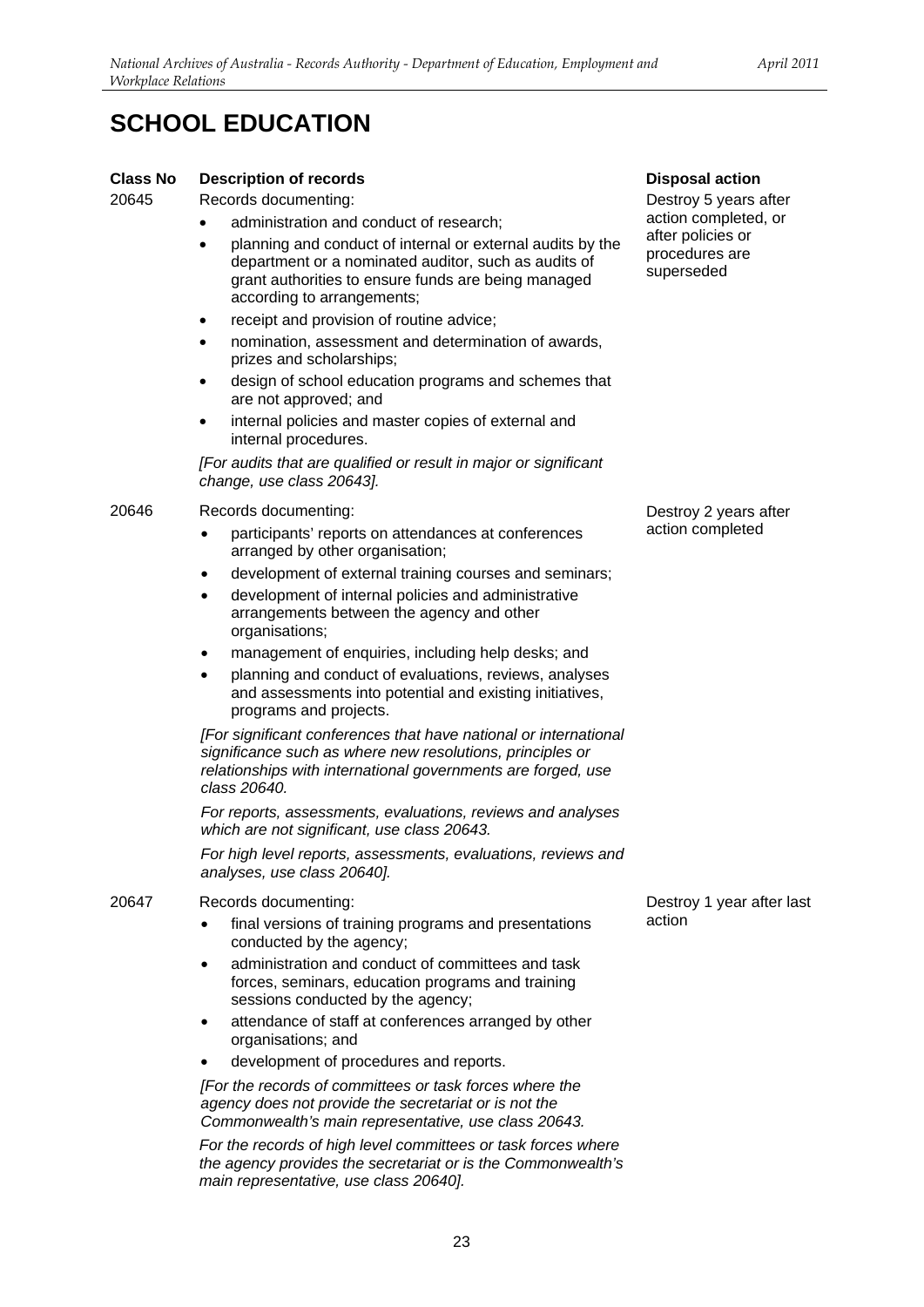<span id="page-23-0"></span>The function of managing and supporting the ongoing learning of trade skills development, personal development and general adult education to help people move into work or further study, or work in the community. The tasks associated with vocational education and training include:

- the management of enquiries about vocational education and training programs, funding, student support etc
- development of internal and external vocational education and training policies, frameworks, reports, administrative arrangements, procedures and guidelines
- the planning and outcomes of evaluations, reviews, analyses and assessments of initiatives, programs or aspects of vocational education and training
- the design, development, promotion, establishment, implementation, review and management of vocational education and training programs and projects
- nomination, assessment, determination and presentation of awards, prizes and scholarships
- management of internal and external committees and taskforces
- management of research and analysis into vocational education and training
- the monitoring and management of State and Territory vocational education and training plans and national projects
- financial assistance to vocational education and training stakeholders
- receipt and provision of advice relating to vocational education and training
- the negotiation, establishment, maintenance and review of agreements
- liaison with stakeholders
- collection and analysis of statistics and information
- management of conferences, forums etc arranged by the agency and participation in conferences, forums etc arranged by other organisations
- maintenance of Australian apprentices register and national training register
- audits of funding programs to ensure compliance with funding arrangements
- the development of regulatory frameworks and standards

*[For the procurement or commissioning of researchers or service providers etc, use AFDA – PROCUREMENT.* 

*For the recognition of overseas qualifications, use QUALIFICATION AND SKILLS RECOGNITION].* 

#### **Class No Description of records Disposal action Action Action Action Action Action Action Action Action Action**

20648 Records that are of national significance to the vocational Retain as national education and training function, such as documenting new or archives innovative projects, programs or schemes, or development of national frameworks, policies and standards, or those that contribute to the understanding of vocational education and training issues, are controversial, subject of extensive debate or arouse widespread interest or scrutiny. Includes:

- final reports of formal research projects that are innovative, controversial or precedent setting or result in major changes to government policy, that are either conducted or commissioned by the agency or undertaken in collaboration with other organisations;
- master copies of statistical data compiled by the agency to support the vocational education and training function;
- master lists of award, prize and scholarships recipients;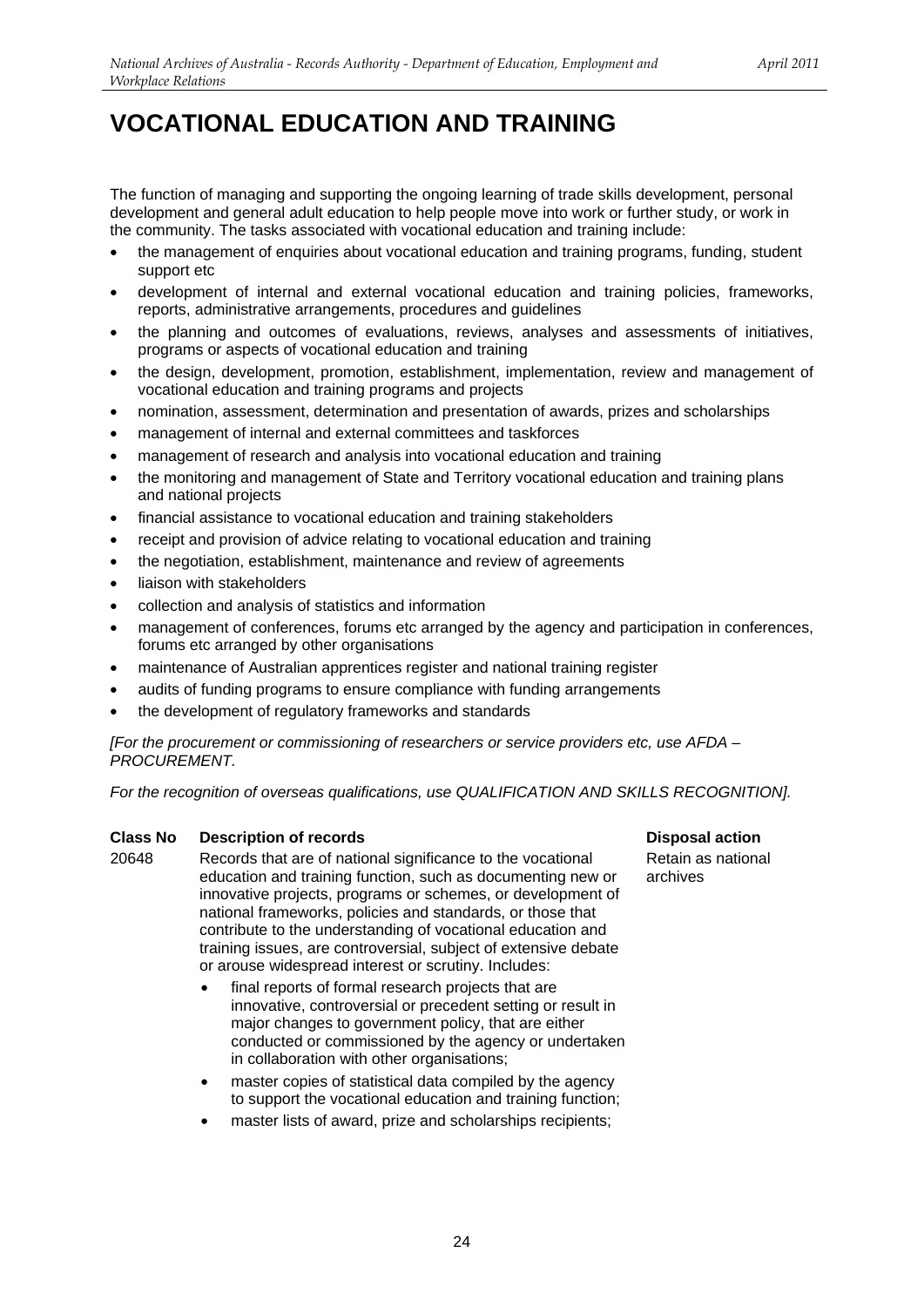#### **Class No Description of records**

20648 (cont)

- receipt and provision of strategic, controversial or precedent setting advice relating to the vocational education and training function and on matters with farreaching social, economic or national implications for the agency or the vocational education and training system and its stakeholders (eg educators, parents, industry, students etc), such as advice on skills shortages and national training system. Includes policy advice, program strategy advice, or strategic advice on action agendas provided to the Minister or government agencies;
	- outcomes of significant evaluations, reviews, analyses and assessments of potential or existing initiatives, programs or aspects of vocational education and training which contribute to major changes in vocational education and training policies, initiatives or programs, for example Agrifood Industry Skills Report which was a high level review of the skills and workforce issues in the Agrifood industry. Includes public consultation and submissions;
	- high level internal, cross-jurisdictional, international or external committees or task forces relating to the vocational education and training function where the agency provides the secretariat, is the Commonwealth's main representative or plays a significant role (eg UNESCO-OECD Forum on Trade in Education Services, VET Equity Advisory Taskforce);
	- design, development, establishment, implementation, review and administration of programs and schemes relating to the vocational education and training function that are unique or innovative or results in significant national improvements to targeted groups, eg Australian Skills Vouchers Program, Fast-Track Apprenticeships;
	- development of national frameworks, policies and standards supporting the vocational education and training function, such as Australian Quality Training Framework and Skills for the Future policy statement. Includes public consultation and submissions;
	- final versions of Vocational Education and Training (VET) plans;
	- participants' reports and proceedings of conferences, seminars or symposiums either arranged by the agency or other organisations, that have national or international significance such as where new resolution, principles or relationships with international governments are forged; and
	- high level, international relationships and liaison with stakeholders.
- 20650 Records documenting the negotiation, establishment, maintenance and review of agreements where right of recovery is applicable. Destroy 20 years after expiry or other
- 20651 Final versions of the programs, proceedings and presentations for conferences and forums organised by the agency.

**Disposal action** 

Retain as national archives

termination of agreement

Destroy 15 years after last action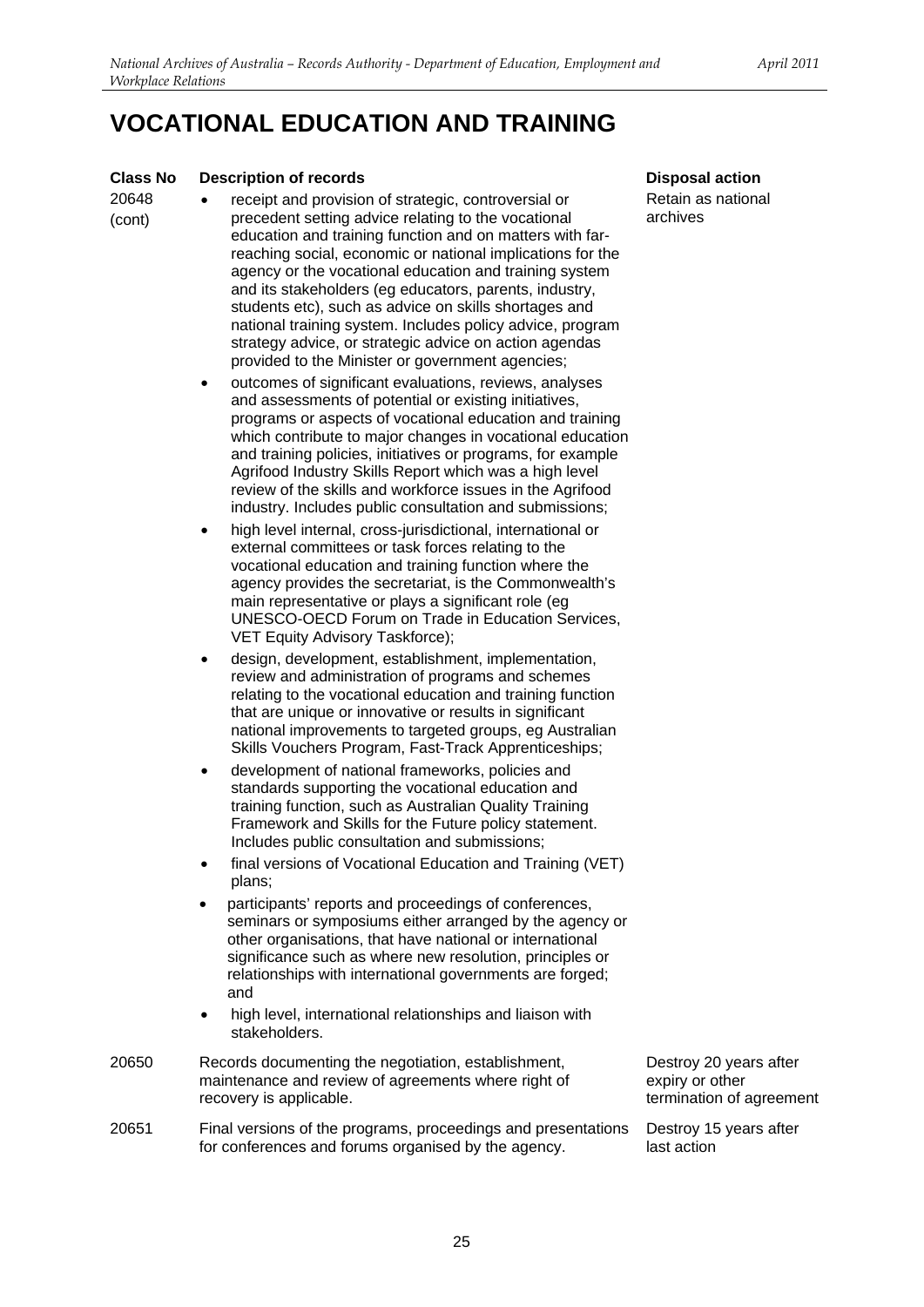### **Class No Description of records Disposal action Action Action Action Action Action Action Action Action Action**

20652 Records documenting: Destroy 10 years after

- delegations of power to authorise financial or administrative activities;
- signed copies of ministerial determinations required for the release of vocational education and training funds;
- final copies of administrative and partnership arrangements between the agency and other organisations;
- final reports of research and analysis not regarded as significant;
- case files documenting the management of recurrent and strategic initiative funding to States and Territories to support the vocational education and training function;
- participation in the development of Vocational Education and Training (VET) plans by the States and Territories to ensure compliance with national goals and priorities;
- negotiation, establishment, maintenance and review of agreements where right of recovery is not applicable;
- management of programs and schemes that are not significant;
- final reports of reviews that are not significant;
- collection, verification and analysis of data, statistics and information;
- liaison with stakeholders;
- all apprentices receiving assistance with their apprenticeships from a vocational training authority or a group training organisation; and
- all vocational training authorities and group training organisation providing apprentice and apprenticeship management services.

*[For high level, international relationships/liaison, use class 20648* 

*For master copies of statistical data, use class 20648.* 

*For high level reports on outcomes of significant evaluations, reviews, analyses and assessments, use class 20648].* 

last action, after delegation is superseded or after termination of agreement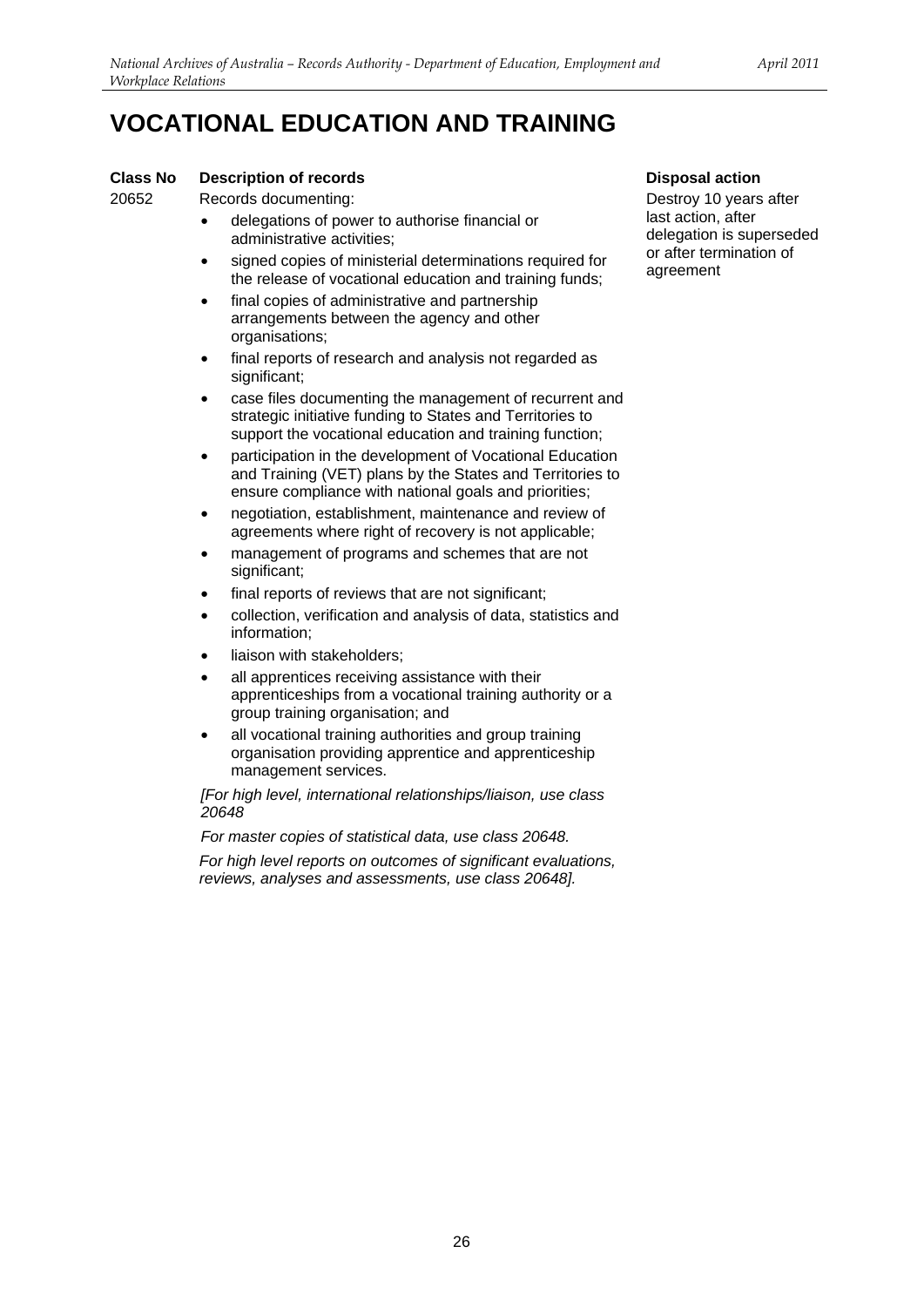#### **Class No Description of records**

20653 Records documenting:

- monitoring and management of State and Territory VET plans and national projects, including reports and summaries;
- comments made by the agency on the development of frameworks, policies and standards by other agencies;
- appeals made to the agency, or higher authorities such as Independent Appeals Committee, Social Security Appeals Tribunal, the Administrative Appeals Tribunal or courts;
- case files relating to applications from students for Commonwealth support to participate in vocational education and training, such as Youth Allowance;
- receipt and provision of routine advice;
- State and Territory compliance with agreements relating to vocational education and training;
- administrative arrangements for conferences and forums organised by the agency; and
- development of the marketing and communications plans and the promotion of programs or projects.

*[For significant conferences that have national or international significance such as where new resolution, principles or relationships with international governments are forged, use class 20648].* 

#### 20654 Records documenting:

- internal policies;
- master copies of procedures and quidelines:
- financial assistance applications that are not approved;
- administrative arrangements for the official opening of vocational education and training facilities that have been funded by the government;
- administration and conduct of committees or task forces where the agency does not provide the secretariat, is not the Commonwealth's main representative and plays only a minor role;
- nomination, assessment and determination of awards, prizes and scholarships;
- development and conduct of research; and
- design of programs and schemes that are not approved or do not proceed.

*[For high level committees or task forces where the agency provides the secretariat or is the Commonwealth's main representative, use class 20648].* 

**Disposal action**  Destroy 7 years after last action

Destroy 5 years after last action, or after policies or procedures are superseded